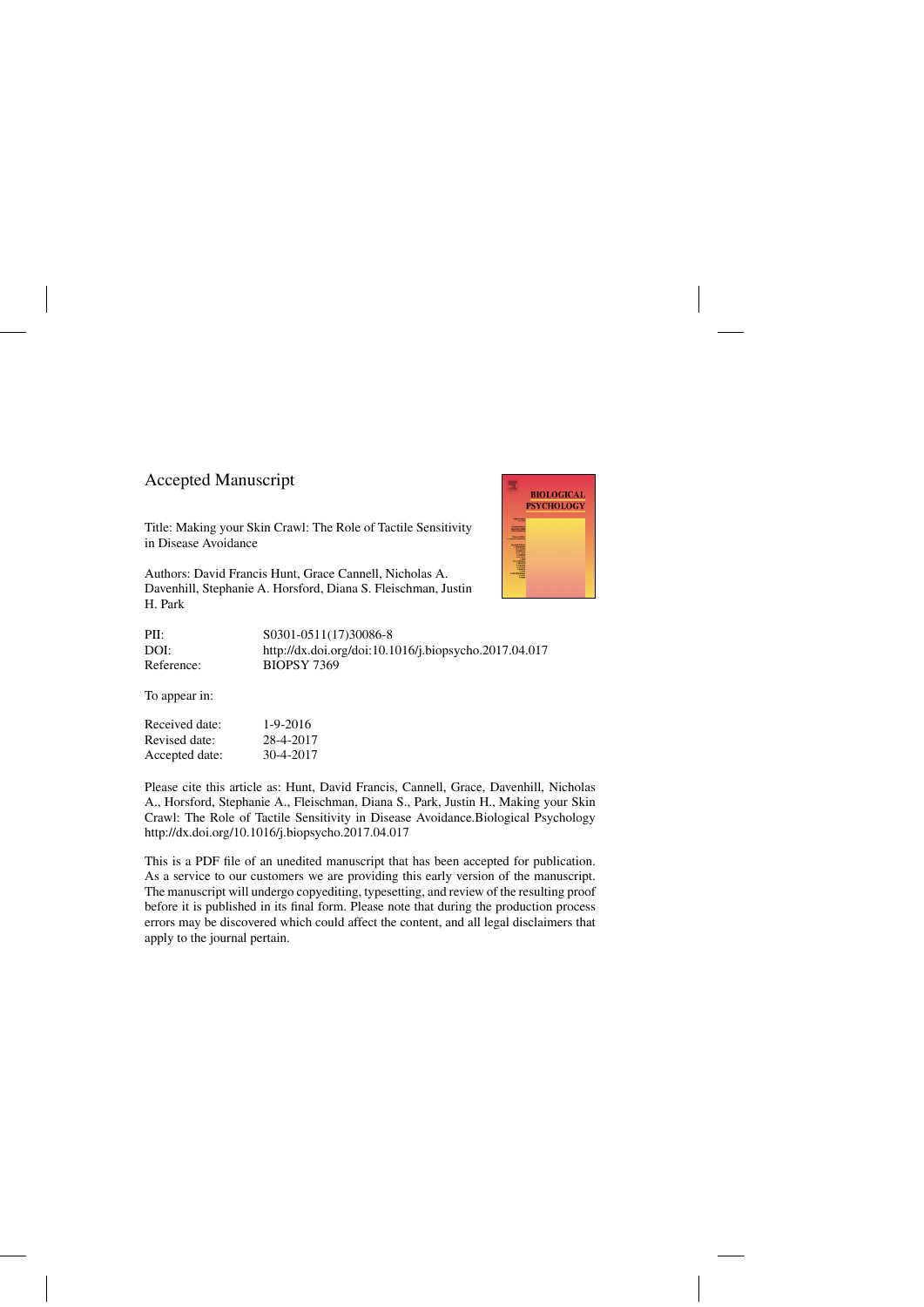#### MAKING YOUR SKIN CRAWL 1

#### **Making your Skin Crawl: The Role of Tactile Sensitivity in Disease Avoidance**

David Francis Hunt, Grace Cannell, Nicholas A. Davenhill, Stephanie A. Horsford, Diana S.

Fleischman, and Justin H. Park

#### **Author Note**

David Francis Hunt, School of Experimental Psychology, University of Bristol, Bristol, United Kingdom

Grace Cannell, Department of Psychology, University of Portsmouth, Portsmouth, United Kingdom

Nicholas A. Davenhill, Department of Psychology, University of Bath, Bath, United Kingdom Stephanie A. Horsford, Department of Psychology, University of Bath, Bath, United Kingdom Diana S. Fleischman, Department of Psychology, University of Portsmouth, Portsmouth, United Kingdom

Justin H. Park, School of Experimental Psychology, University of Bristol, Bristol, United Kingdom

Correspondence concerning this article should be addressed to David Francis Hunt, School of Experimental Psychology, University of Bristol, 12a Priory Road, Bristol, BS8 1TU. Email: dh0191@bristol.ac.uk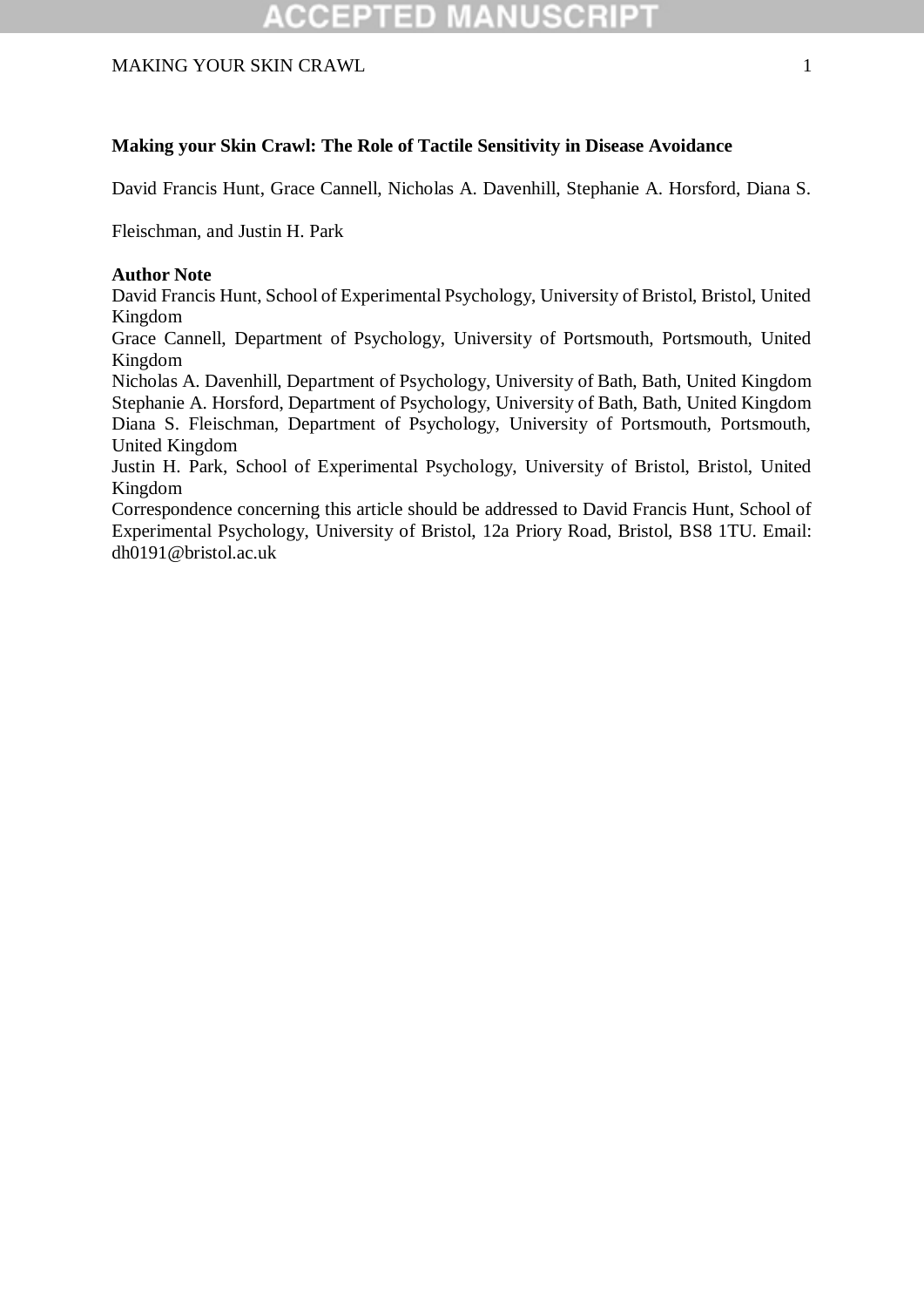Making your Skin Crawl: The Role of Tactile Sensitivity in Disease Avoidance

#### Highlights

- Evoking disgust increases tactile sensitivity (TS).
- This function has evolved to locate disease threat quicker.
- Findings are specifically related to disgust as threat did not increase TS.
- These, to our knowledge, are the first findings to link disgust and TS.

#### **Abstract**

Mounting evidence indicates that animals, including humans, have evolved a behavioral disease-avoidance system designed to facilitate the detection and avoidance of sources of pathogens, and that this system interacts with physiological defenses. The skin acts as an important anatomical barrier, yet little research has investigated the role of tactile sensitivity in disease avoidance. Increased tactile sensitivity in the presence of potential sources of pathogens may facilitate prophylactic behaviors such as self-grooming. Across three studies, we tested the hypothesis that the induction of disgust—the key emotion underlying disease avoidance may lead to greater tactile sensitivity compared to control conditions. A nonsignificant trend was found in Study 1, which was replicated (and found to be significant) in Studies 2 and 3. To our knowledge, these results are the first to demonstrate disgust-induced changes in tactile sensitivity, and they contribute to the growing literature on the integrated evolved defenses against infectious disease.

*Keywords:* behavioral immune system; disease avoidance; disgust; threat; tactile sensitivity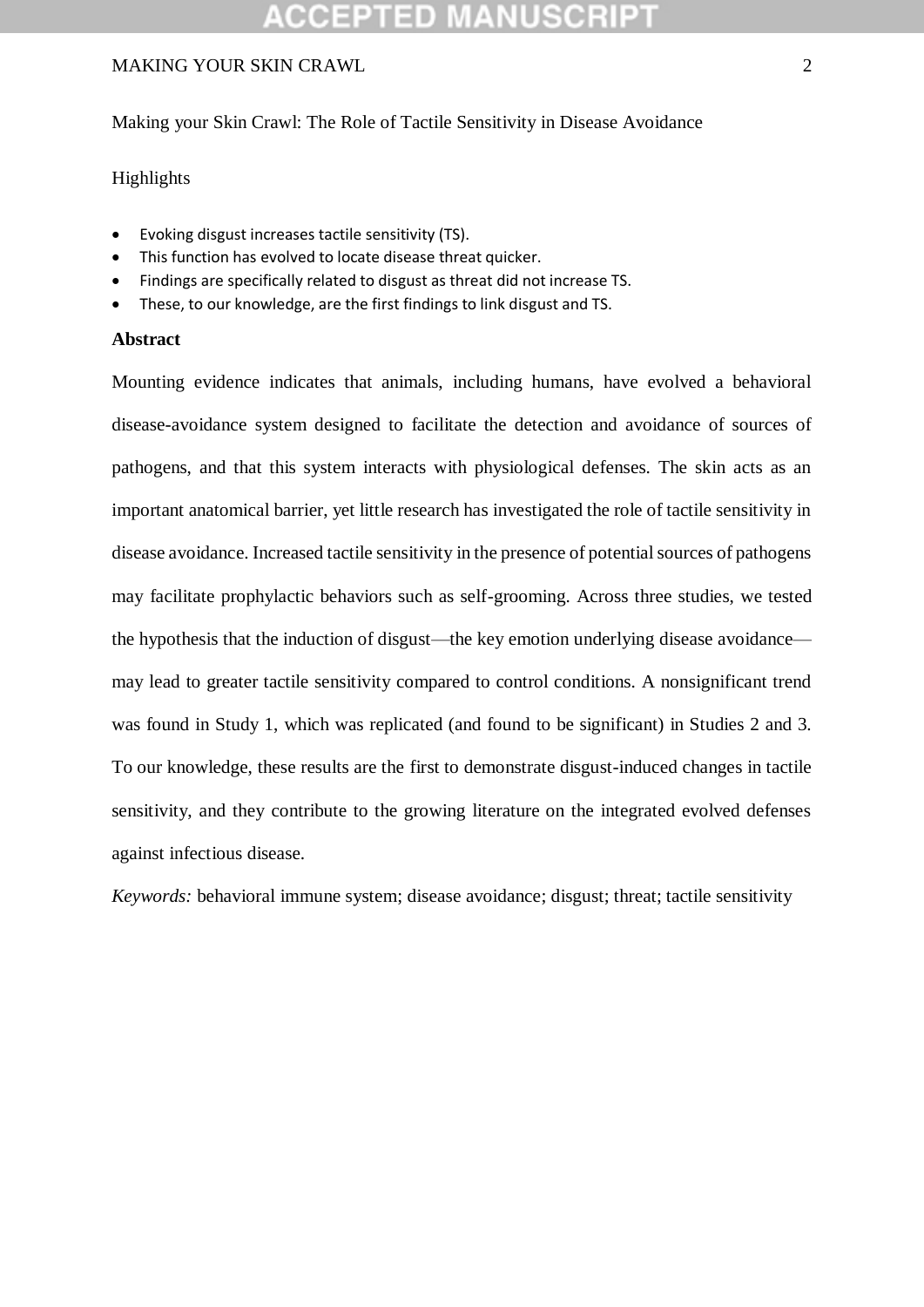## ICEPTED M

#### MAKING YOUR SKIN CRAWL 3

#### **Making your Skin Crawl: The Role of Tactile Sensitivity in Disease Avoidance**

Parasites and pathogens pose one of the greatest threats to human survival and have played a central role in shaping the evolution of human physiology and behavior (Prokop & Fedor, 2013; Wolfe, Dunavan, & Diamond, 2007). While animals, including humans, have evolved a highly complex set of physiological mechanisms (i.e., the immune system) to manage infections (Hart 1993; Parham, 2009; Schaller, 2011), diseases and immune responses can be highly costly. Consequently, it has been proposed that animals have also evolved a *behavioral immune system* (BIS) that is designed to detect and facilitate avoidance of sources of infectious disease (Curtis, de Barra, & Aunger, 2011; Oaten, Stevenson, & Case, 2009; Schaller & Park, 2011). The BIS consists of psychological mechanisms that are attuned to perceptual cues associated with pathogens and that deploy aversive emotions, cognitions, and behavioral responses. A burgeoning literature has documented the characteristics of the BIS and its wide-ranging implications (for a review, see Murray & Schaller, 2016). There are two noteworthy characteristics of the BIS. The first is that it is functionally flexible, deploying heightened responses when perceived threat of infection is greater (e.g., exposure to stimuli associated with disease). The second is that disgust is the central emotion driving disease avoidance in humans (e.g., stimuli associated with disease elicit disgust and activate the BIS; Curtis et al., 2011; Schaller & Park, 2011).

In some ways, the BIS can be seen as a component of a broader system for combating disease, as conceptualized by researchers in the field of psychoneuroimmunology (Clark & Fessler, 2014). Indeed, growing evidence demonstrates that the "behavioral" and the "physiological" components are closely intertwined. This is illustrated by the role of disgust, the key emotion associated with disease avoidance. Consistent with Oaten et al.'s (2009) suggestion that immunological functioning could be activated via the perception of disgustevoking stimuli, exposure to disgust-evoking stimuli has been found to promote white blood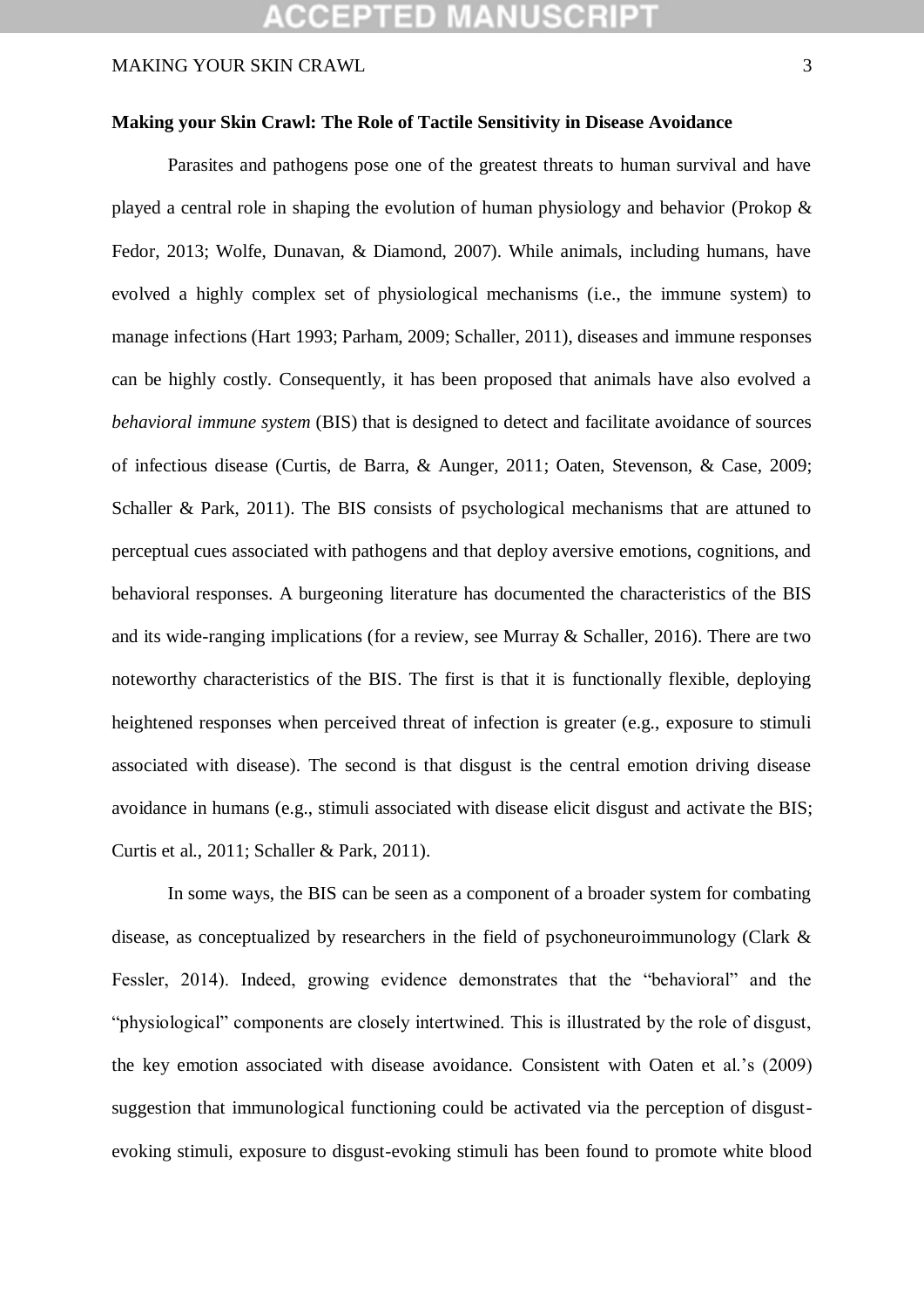#### MAKING YOUR SKIN CRAWL 4

cell responses (Schaller, Miller, Gervais, Yager, & Chen, 2010), produce greater oral inflammatory responses (Stevenson, Hodgson, Oaten, Barouei, & Case, 2011), and increase body temperature (Stevenson, Hodgson, Moussavi, Langberg, Case, & Barouei, 2012). Conversely, people who have recently been ill (and have had their physiological system activated) have been found to exhibit heightened disease-avoidance tendencies (Miller & Maner, 2011).

Many diseases are transmitted by microparasites and parasite vectors (e.g., flies, fleas, and ticks), often through skin lesions. Such disease threats have long posed a selection pressure on humans (Carter & Mendis, 2002; Gonçalves, Araújo, & Ferreira, 2003). Vector disease transmission can occur via processes such as mite infestations associated with scabies (Fuller, 2013) and mosquito bites associated with malaria (Autino, Noris, Russo, & Castelli, 2012). Mechanical transmission from parasites found on the bodies of insects include gastroenteritis and trachoma (Graczyk, Knight, Gilman, & Cranfield, 2001), and *Escherichia coli* (Echeverria, Harrison, Tirapat, & McFarland, 1983).

Due to the prominence of skin-transmitted diseases, the skin is expected to play a central role in disease avoidance. Not only does the skin provide a physical barrier against the intrusion of pathogens (Madison, 2003), it also secretes antibodies against parasites (Hosoi, 2006). Far more than just a passive barrier, the skin has been implicated as part of the immune system, providing multiple epidermal and dermal cell populations that respond rapidly to any contact between the organism and its environment (Williams & Kupper, 1996).

As the skin is implicated with the immune system and has specific function to deal with parasite load, it is likely that there will be a behavioral component that is specifically designed to complement these functions of detecting and avoiding disease threat. Animal and insect studies support the role of skin sensitivity for detection of disease threat; resultant behaviors such as scratching and oral grooming serve behavioral avoidance of disease (Hart, 1990; de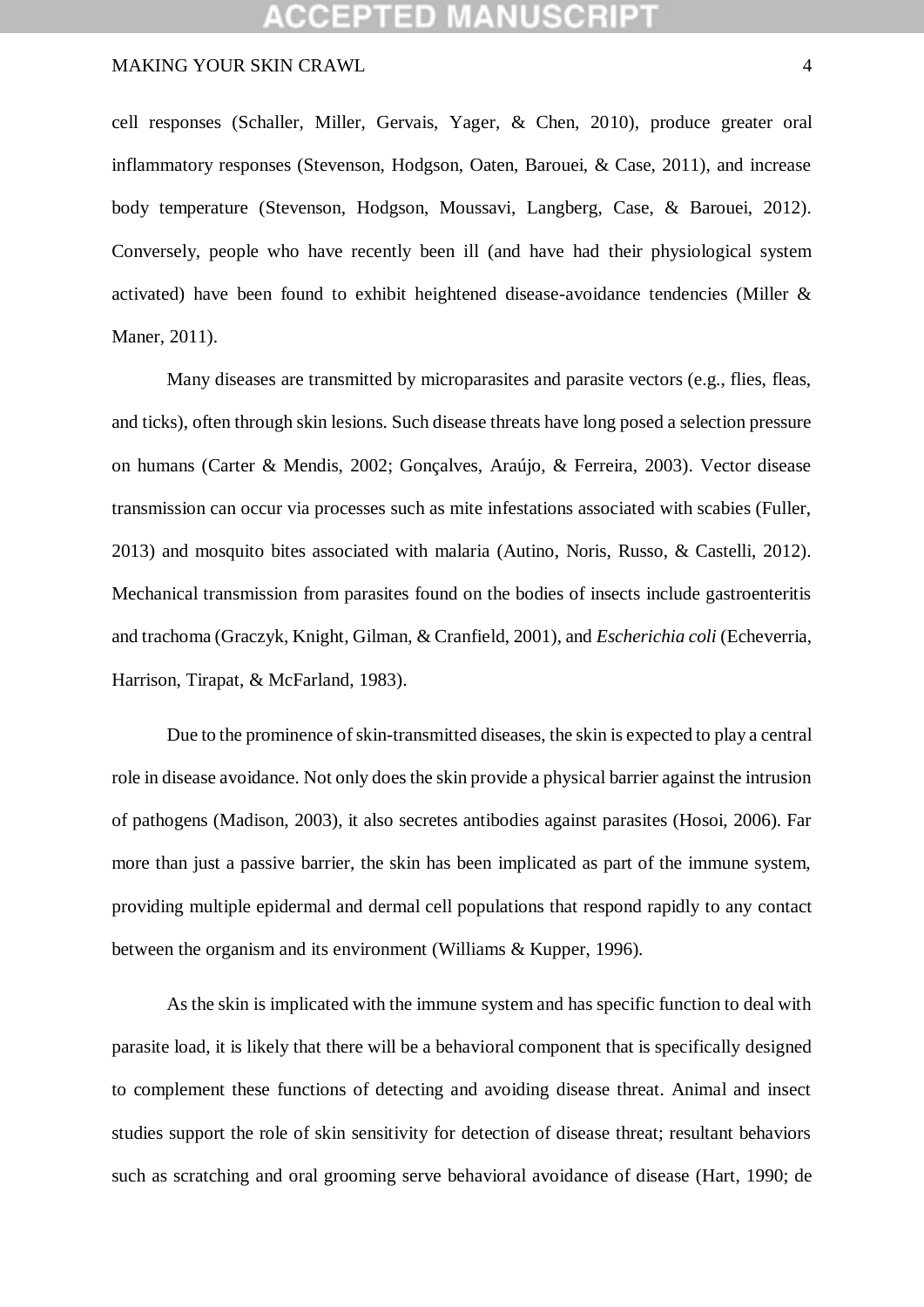### CEPTED M:

#### MAKING YOUR SKIN CRAWL 5

Roode & Lefèvre, 2012). Four different ant species have been found to upregulate grooming in response to detecting contamination on nest mates (Tranter, Lefèvre, Evison, & Hughes, 2014). For rats, the removal and minimization of ectoparasites is resource intensive: between 8 and 30 percent of their evaporative water loss is due to oral grooming (Bolles, 1960). And female antelopes have been observed to engage in self-grooming and scratching approximately 2,000 times during a 12-hour period (Hart & Hart, 1988). Moreover, experiments found increased ectoparasite infestation among mice and cows who were unable to self-groom orally or scratch (Bell, Jellison, & Owen, 1962; Bennett, 1969).

Humans also possess hygiene behaviors that are associated with disease avoidance (Curtis et al., 2011). Specific behaviors such as washing and scrubbing with different products (i.e., soaps and shower gels) are a form of self-grooming, as are more basic behaviors, such as scratching<sup>1</sup> and hand wiping. Indeed, a recent study has shown that self-grooming increases following exposure to disgust-evoking stimuli (Prokop, Fančovičová, & Fedor, 2014). Increased skin sensitivity may be a key precursor to self-grooming and is particularly important for minimizing skin transmitted disease threat. Both early and accurate detection of disease threat allows the host to either avoid the associated costs altogether (complete removal) or mitigate the associated costs (e.g., minimizing infestation). Therefore, in line with the notion of functional flexibility (Murray & Schaller, 2016), it can be hypothesized that tactile sensitivity may be heightened in the presence of cues that elicit disgust and suggest increased threat of disease. Detection subsequently promotes avoidance behavior with the function of either removing or at least minimizing the costs associated with contamination.

#### **The Present Studies**

We conducted three studies to test the hypothesis that exposure to disgust-evoking stimuli may increase tactile sensitivity. Study 1 was a preliminary test of the hypothesis. Study 2 aimed to provide a more robust test by using a double-blind procedure. Study 3 attempted to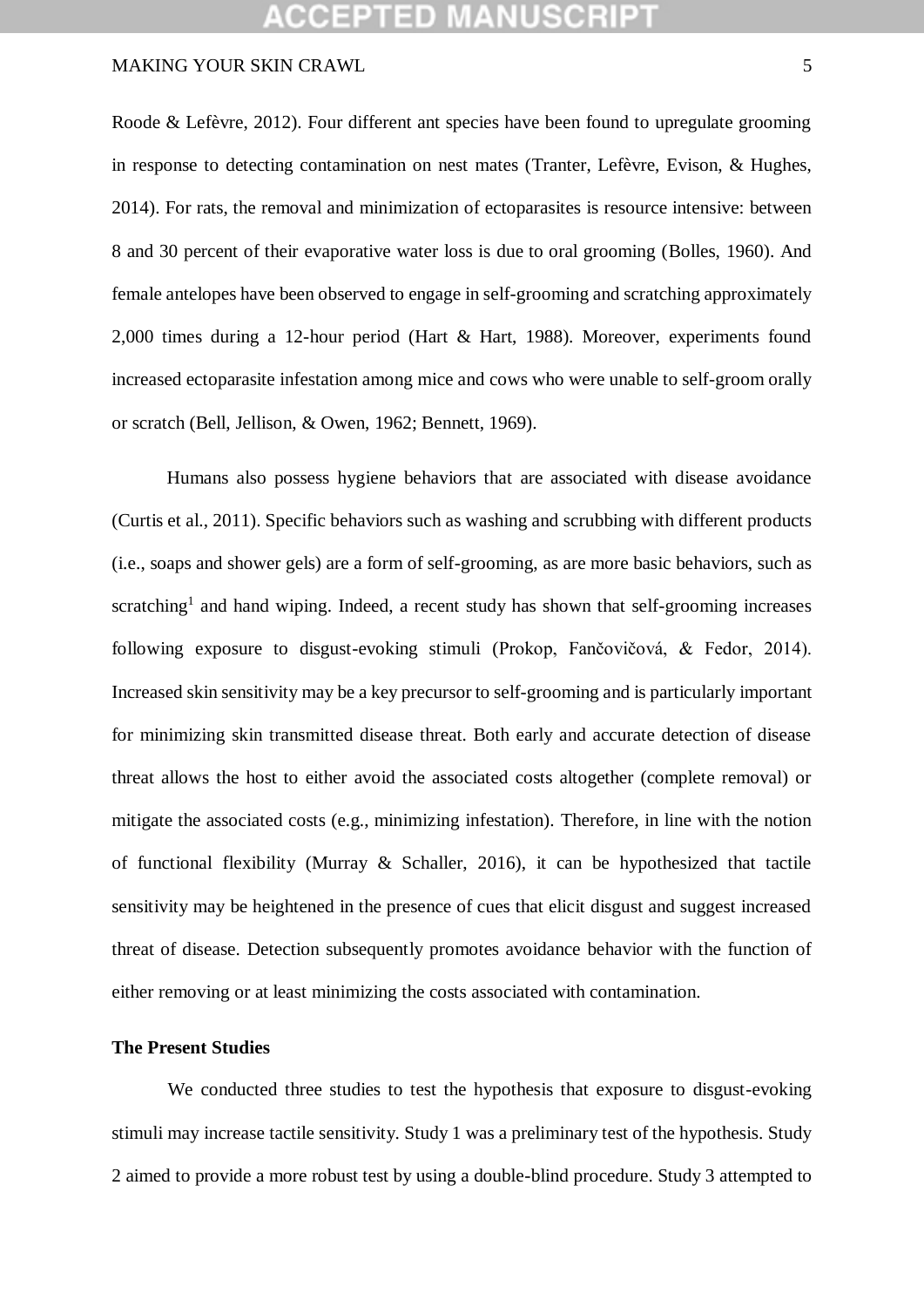#### MAKING YOUR SKIN CRAWL 6

replicate Study 2, using different disgust-evoking stimuli, and with an additional diseaseirrelevant threat condition.

#### **Study 1**

#### **Participants and Design**

Forty undergraduate students (24 women, 16 men; mean age  $= 19.90$  years,  $SD = 1.61$ ) from the University of Portsmouth participated in exchange for course credit. The study employed a pretest–posttest between–subjects design; participants were randomly assigned to the disgust  $(n = 20)$  or the threat control  $(n = 20)$  condition. As this was the first test of the hypothesis, there was no empirical precedent that would allow us to determine an appropriate sample size based on considerations of statistical power.

#### **Materials and Apparatus**

**Tactile sensitivity (TS).** TS was measured using Semmes-Weinstein monofilaments, thin pieces of plastic which are used to measure skin sensitivity in clinical settings (e.g., diabetics who have reduced blood flow; Kumar et al., 1991). The monofilaments consist of plastic rods with nylon fibers that vary in force (grams) from 0.008g to 300g (see Figure S1 in the Supplemental Material available online). The standardized procedure for measurement was followed (Schreuders, Slijper, & Selles, 2010). The nylon fibers were applied with pressure to a patch of the participant's skin until it reached a 'C' shape. This procedure started with the smallest force (0.008g) and was repeated with the monofilaments that have higher forces until the participant reported that they could feel the nylon fiber.

**Stimuli.** All participants were shown 20 neutral images (e.g., household furniture and appliances). Participants in the disgust condition were shown 20 disgust-evoking images (e.g., cadavers, faces, and vomit). Participants in the threat control condition were shown 20 threatevoking images (e.g., dangerous animals, dangerous humans, and dangerous scenarios). All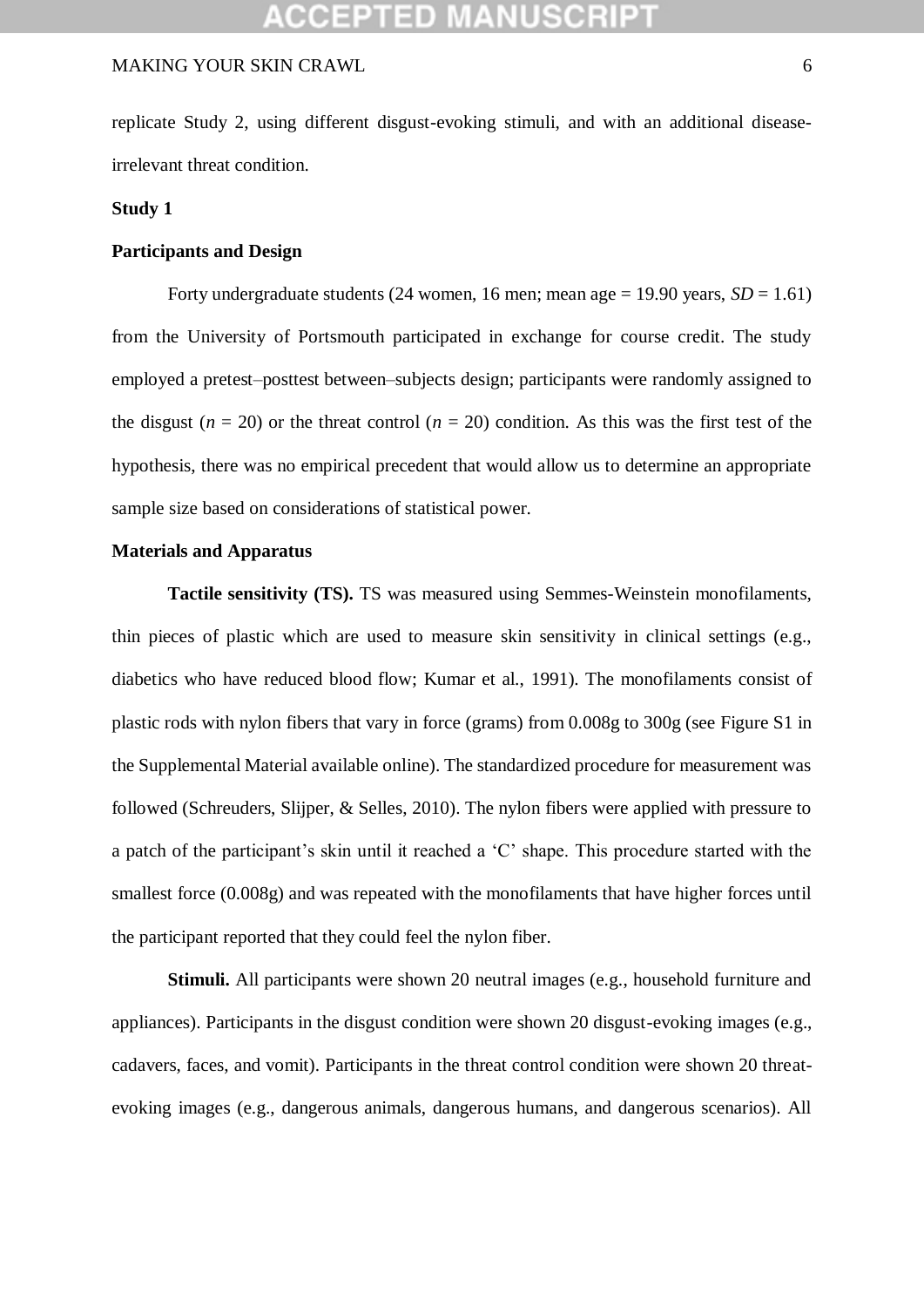### **CCEPTED MANUSCR**

#### MAKING YOUR SKIN CRAWL 7

images were presented via a self-timed Microsoft PowerPoint presentation, with each image being displayed for 6s.

**Box.** For the TS measurements, a cardboard box was placed on a table, and a square hole was cut out at the participant's end with enough space for participants to place their forearm through. The experimenter's end was hooded to ensure that participants could not see the monofilaments being applied (see Figure S2).

#### **Procedure**

Participants were first asked to complete a short questionnaire that consisted of basic demographic questions, handedness, and information on nerve and skin conditions. A measurement was taken on the underside of the participant's non-dominant forearm in order to determine where the monofilaments should be applied. After this, participants were shown a Microsoft PowerPoint presentation of 20 affectively neutral images.

Participants were then seated at the table with the box and asked to place their nondominant arm with their palm facing up into the hole in order to take the pre-manipulation TS measure. Monofilaments were applied to approximately one-third way up the participant's nondominant forearm. Each monofilament, from smallest to largest force**,** was applied in serial order. With each monofilament, participants were asked to report whether they felt something. If they had not, the experimenter moved onto the next monofilament.

Next, participants were asked to complete two tasks. The first was a questionnaire for an unrelated study on the themes of rejection and loneliness. The second was for participants to watch the PowerPoint presentation associated with their experimental condition. Participants then had their post-manipulation TS measure taken, following the same procedure as above.

#### **Results and Discussion**

Note that lower scores indicate greater tactile sensitivity (TS). Figure 1 shows the mean pre- and post-manipulation TS scores. Pre-manipulation scores across conditions did not differ,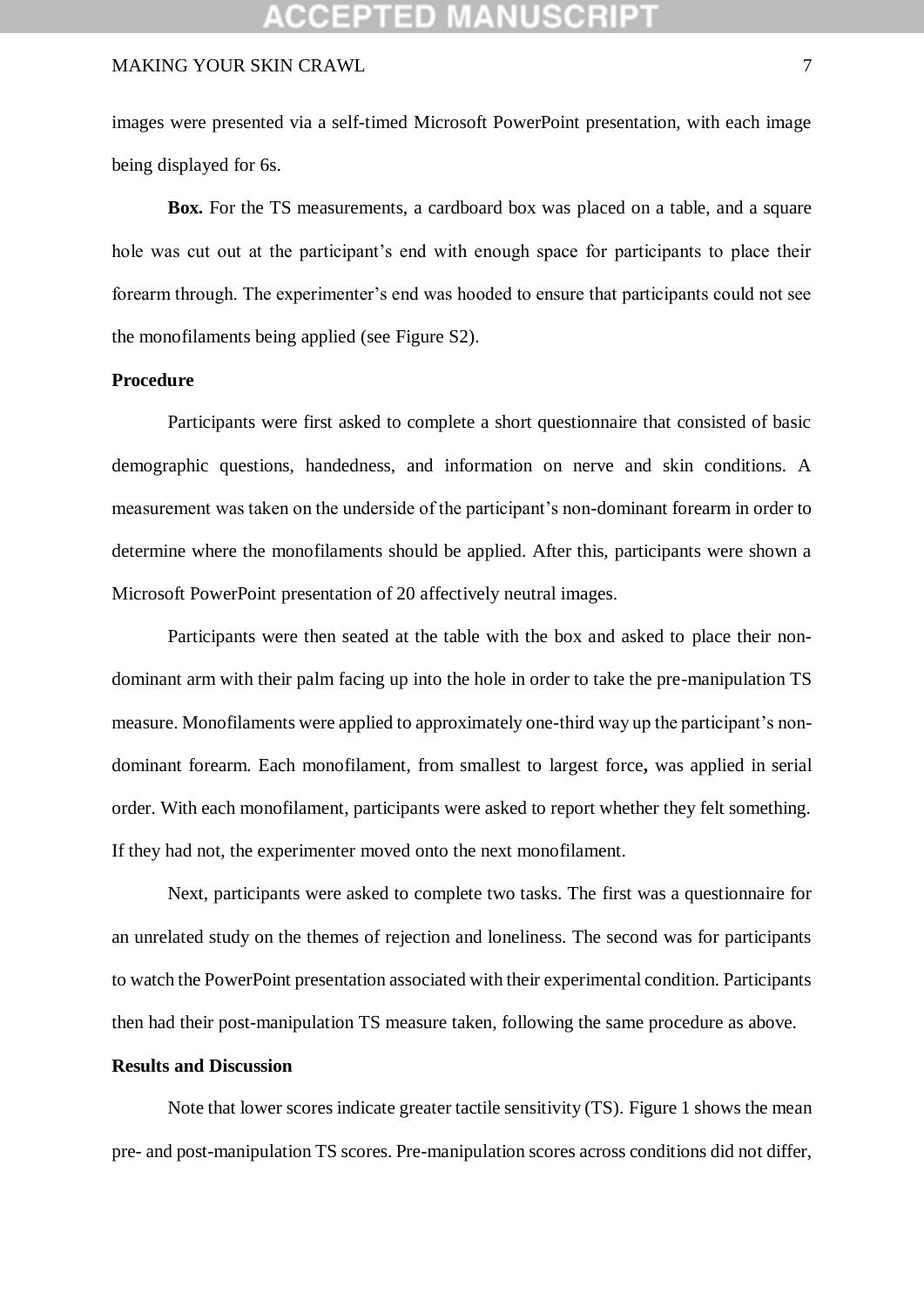### **CCEPTED MANUSCR**

#### MAKING YOUR SKIN CRAWL 8

 $t(38) = 0.17$ ,  $p = .87$ . To test the effect of the disgust manipulation on TS, an ANCOVA was conducted in which the pre-manipulation means were entered as a covariate and the postmanipulation means were entered as the dependent variable (there are various ways to analyze the data in this type of design, and the ANCOVA method has been recommended based on considerations of power and precision—see Vickers, 2001; Zhang et al., 2014). Although the pattern of results suggested greater sensitivity in the disgust condition, the analysis revealed no significant effect of condition,  $F(1, 37) = 2.39$ ,  $p = .13$ , Cohen's  $d = 0.45$ .

The results showed a nonsignificant trend in which TS increased for those in the disgust condition when compared to those in the threat control condition. However, the observed effect size suggests that the study may have been underpowered ( $N = 76$  would be needed to achieve power of .80). In addition, this study had two key limitations. First, the experimenter was not blind to condition. Second, after each application of a monofilament, participants were prompted to decide whether they felt something or not. This introduces an element of signal detection, resulting in greater top-down influences than may be ideal for testing the hypothesis. **Study 2**

In order to address the limitations of Study 1, we conducted another study with several modifications. Two experimenters performed the experiment; an experimenter blind to the experimental condition measured tactile sensitivity. Participants were instructed to report unprompted when they felt something during the TS measure. Also, we measured individual differences in sensitivity to pathogen disgust, to examine potential moderating effects of trait disgust. Finally, different stimuli were used.

#### **Participants and Design**

Eighty-one undergraduate students (63 women, 17 men, 1 undeclared; mean age  $=$ 20.15 years,  $SD = 5.06$ ) from the University of Bristol participated in exchange for course credit. Two additional participants were excluded from analysis because of errors during the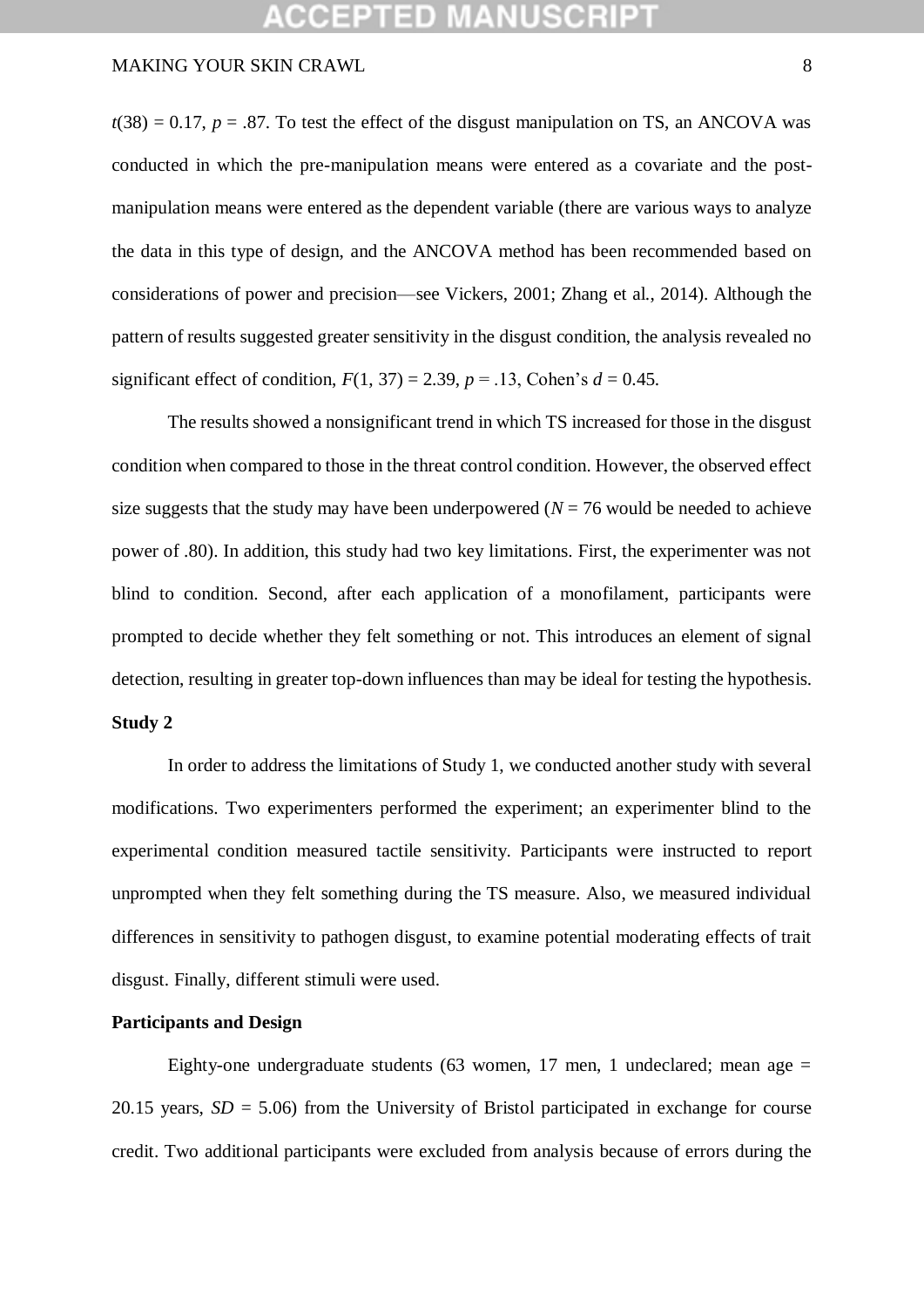study procedure. The study employed a pretest–posttest between–subjects design; participants were randomly assigned to the disgust  $(n = 41)$  or the control  $(n = 40)$  condition. On the basis of the effect size observed in Study 1 (*d* = .45), a sample size of 81 yielded power of .82.

#### **Materials and Apparatus**

**Stimuli.** Participants in the disgust condition were exposed to a plastic container (dimensions  $18 \text{cm} \times 12 \text{cm} \times 6 \text{cm}$ ) that was partly filled with live maggots of various colors. Maggots were used because they are ectoparasites specifically associated with disgust (rather than negative emotions more broadly). For purposes of hygiene, the maggots were replaced after every two days of testing. Maggots were stored in a fridge when not being used to minimize the odor in the testing room but were kept warm enough to be active during testing.

Participants in the control condition were exposed to the same type of container as in the disgust condition, but it contained approximately the same amount of uncooked basmati rice. Rice was used because of its visual resemblance to maggots while being affectively neutral (see Figure S3).

Both containers were shown without a lid to ensure that there was no physical barrier between the stimuli and the participants during exposure. Both containers had 23 adhesive gold sequin gems placed throughout the interior walls. This was used as part of a task to keep participants focused on the stimuli for a fixed amount of time (see below).

**Screen.** Two experimenters conducted the sessions. The first experimenter was in contact with the participants and presented either the control or disgust condition stimulus. The second experimenter, blind to condition, applied the monofilaments to measure TS at baseline and after the stimulus was presented. To ensure that the second experimenter remained blind to the condition of each participant, a cardboard self-standing screen with a square hole cut out at the bottom was used. The screen also ensured that participants could not see the monofilaments being applied (see Figure S4).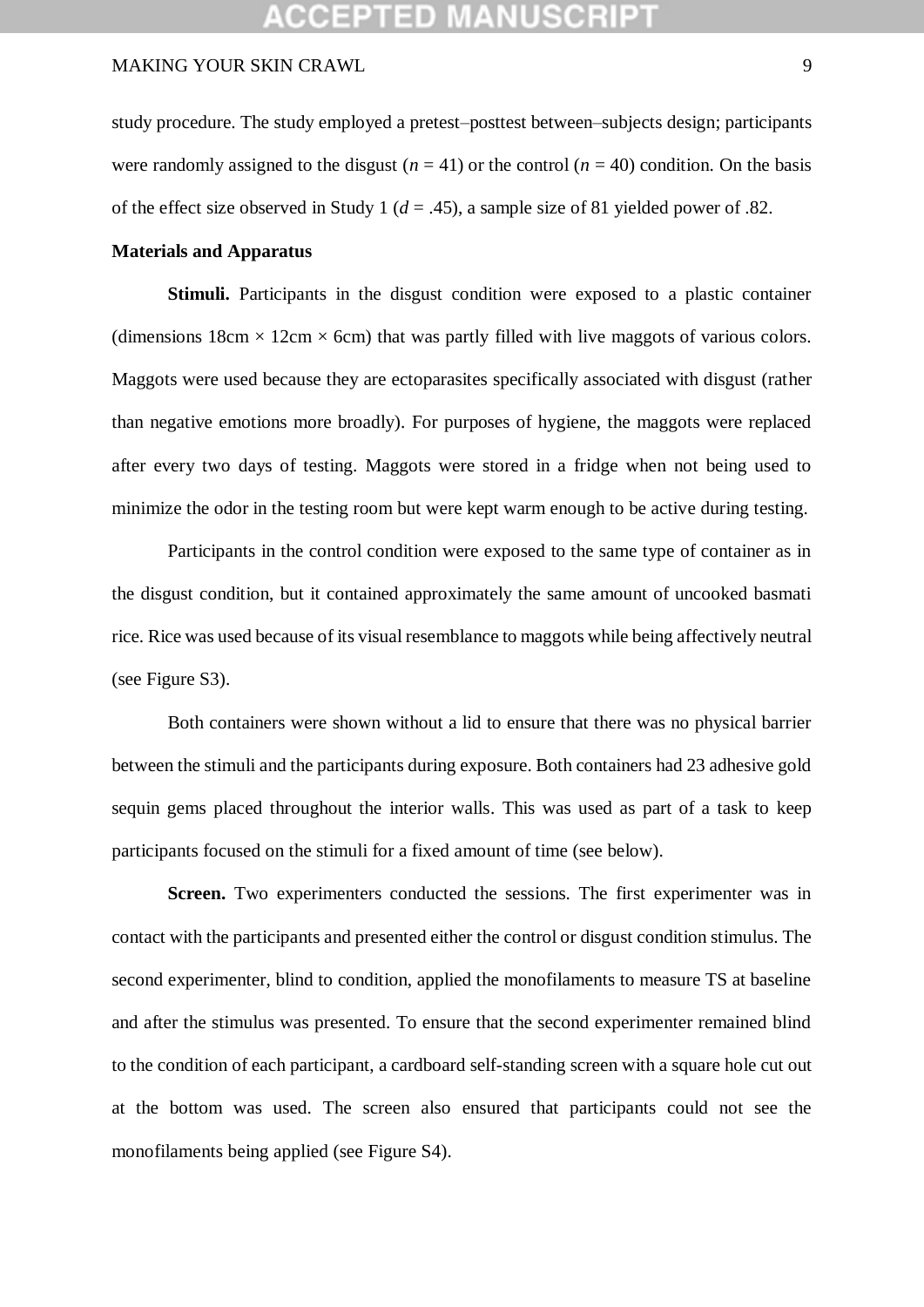### :CEPTED M

#### MAKING YOUR SKIN CRAWL 10

Pathogen disgust sensitivity. From the Three-Domain Disgust Scale (Tybur, Lieberman & Griskevicius, 2009), seven items measuring pathogen disgust were used ( $\alpha$  = .62). Participants rated items such as "Stepping on dog poop", and ratings were made on a 4 point scale (not at all disgusting, slightly disgusting, somewhat disgusting, very disgusting). Higher scores denoted greater disgust sensitivity.

#### **Procedure**

Participants were tested individually and seated in front of the cardboard screen. Both containers (the maggots and the rice) were placed into a crate where the participant and the second experimenter could not see the stimuli prior to the pre-manipulation measurement.

Participants removed any jewelry and placed their non-dominant arm to elbow level with their palm facing up through the hole. Participants were asked to look at a specific point on the wall in order to ensure that they would not receive any visual cues from any shadows cast by the second experimenter. Once the participant was ready, a visual signal was given by the first experimenter to the second experimenter to take the pre-manipulation measure of TS. Monofilaments were applied serially (with no prompting after each application), and participants were asked to inform the first experimenter when they felt something, who in turn gave a visual signal to the second experimenter to record which monofilament had been used.

Next, depending on condition, participants were presented with either a container of maggots or a container rice. The container was placed in a pre-selected area where the second experimenter was unable to see it. Participants counted the number of gold sequins in the container and reported the number to the first experimenter. If they completed this before 60s, they were requested to keep looking into the container until the time was up. After 60s, the container was removed and TS was measured a second time.

Participants were asked not to emit any sounds upon seeing the maggots. However, in case of any vocalizations, the second experimenter wore headphones during the entirety of the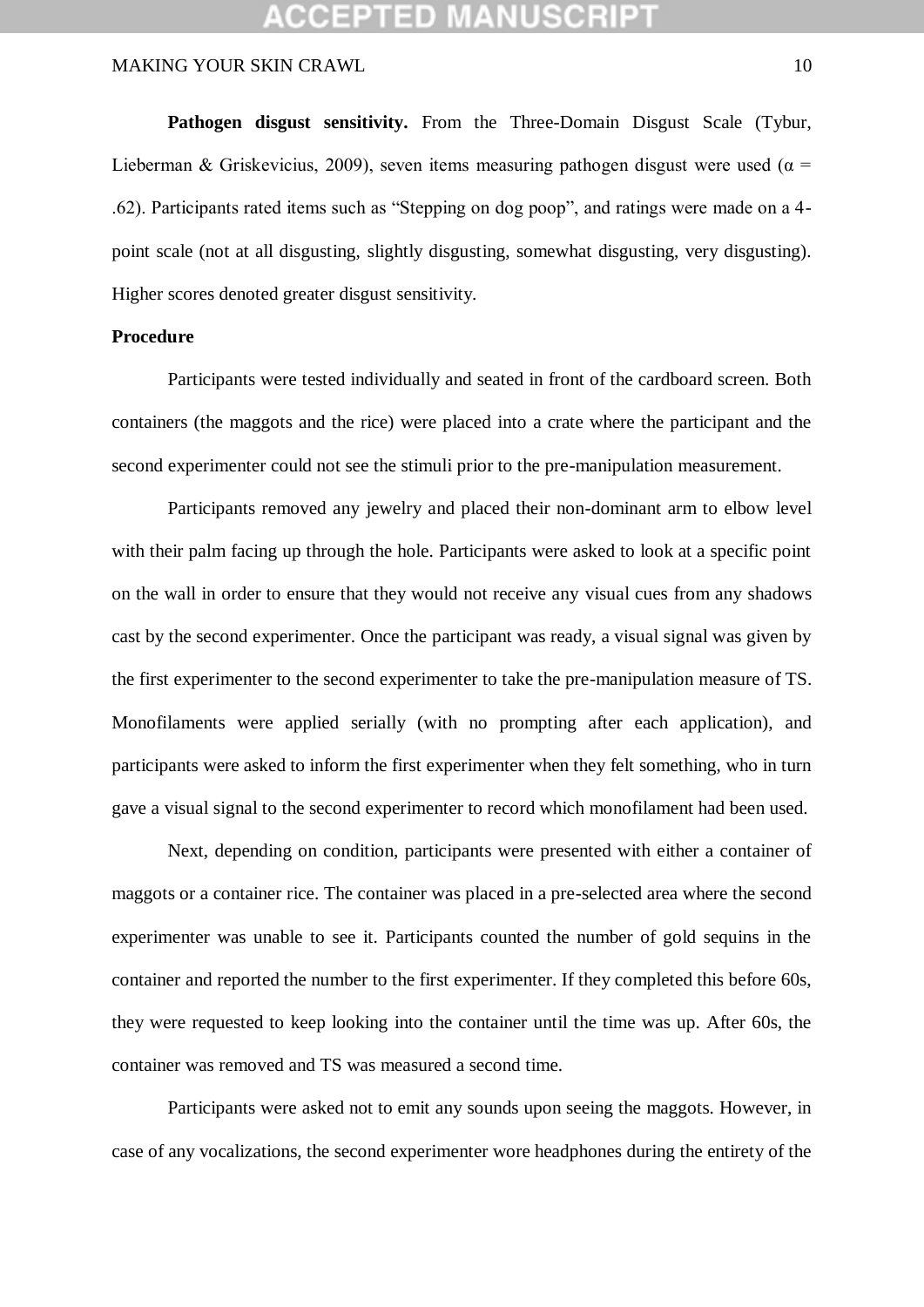### GEPTED

#### MAKING YOUR SKIN CRAWL 11

experiment with an adequate amount of volume to block out any sound. Also, the first experimenter gave the same scripted instructions in both conditions to ensure that there were no other extraneous cues.

After the second TS measurement, participants were seated at a computer where they completed the pathogen disgust sensitivity scale and provided basic demographic data.

#### **Results and Discussion**

Figure 2 shows the mean pre- and post-manipulation tactile sensitivity (TS) scores. Premanipulation scores across conditions did not differ significantly,  $t(79) = 1.70$ ,  $p = .093$ . To test the effect of the disgust manipulation on TS, an ANCOVA was conducted in which the pre-manipulation means were entered as a covariate. This analysis revealed a significant effect of condition with participants in the disgust condition showing lower TS scores (i.e., greater tactile sensitivity),  $F(1, 78) = 16.54$ ,  $p < .001$ ,  $d = .57$ .

We examined whether individual differences in pathogen disgust sensitivity played a role. Pathogen disgust was not significantly correlated with either pre- or post-manipulation TS means ( $ps > .064$ ). To assess whether disgust sensitivity moderated the effect of condition, we conducted a regression analysis in which pre-manipulation TS, condition, disgust sensitivity and condition  $\times$  disgust sensitivity were simultaneously entered as predictors (with post-manipulation TS entered as the outcome variable). This analysis revealed no moderating effect of disgust sensitivity (condition  $\times$  disgust sensitivity interaction effect  $p = .17$ ).

These results corroborated those of Study 1 and more clearly demonstrated that participants in the disgust condition became more sensitive to touch when compared to neutral controls. Nevertheless, there were limitations in the design used. First, although our intention was to test the effect of visual perception of disgust-evoking stimuli, we cannot rule out the possibility that odor played a role. Also, lingering odor may have influenced participants in the neutral condition. Furthermore, because the control condition was affectively neutral, the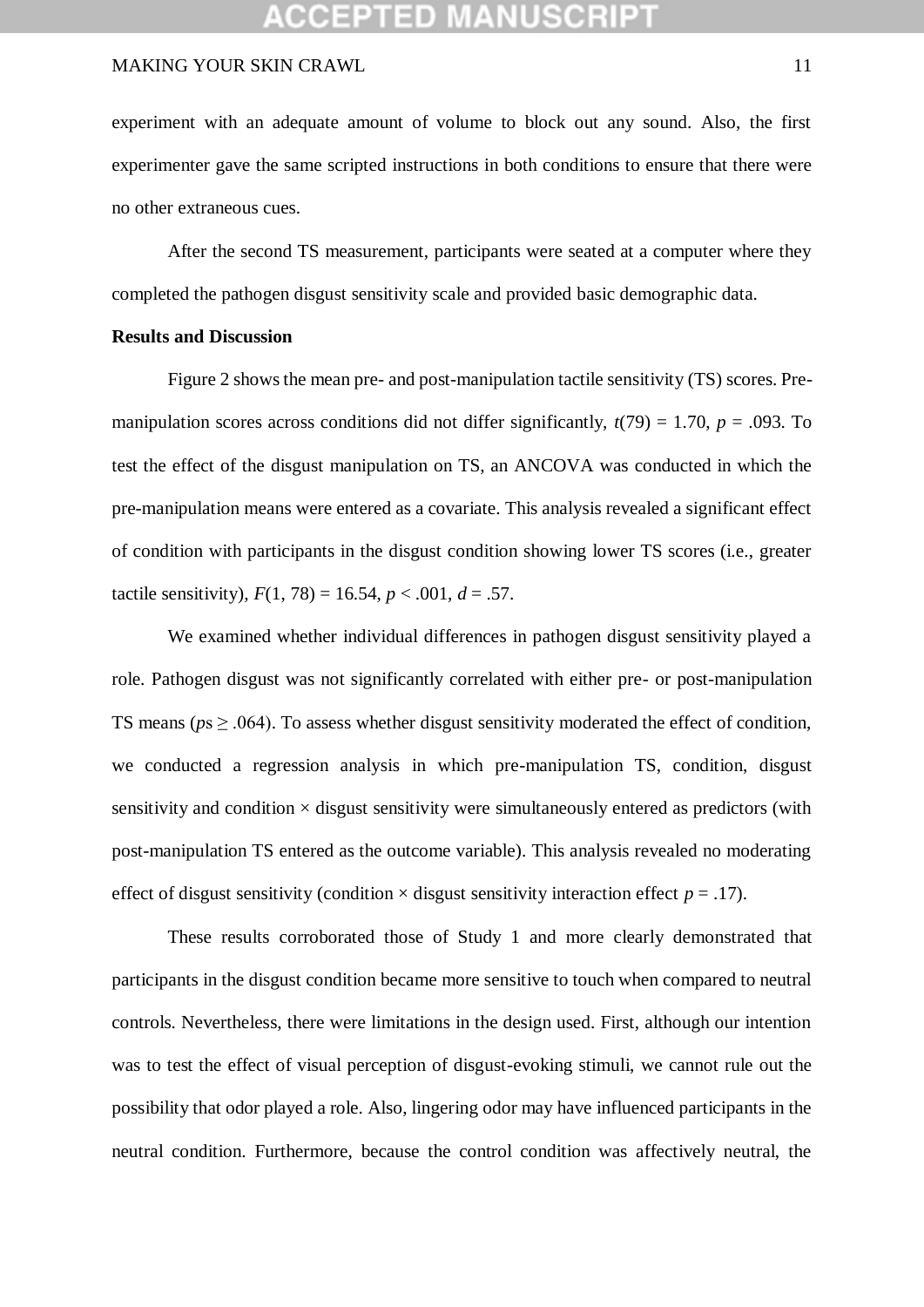#### MAKING YOUR SKIN CRAWL 12

results could be attributed to general negative arousal, rather than to disgust or disease concerns specifically. It was thus important to replicate this effect with a control condition that, like in Study 1, induced general negative affect.

#### **Study 3**

The third study replicated the design of Study 2, with a couple of modifications. Instead of live maggots, we used a video of live maggots, which rules out any effects driven by odor. Also, we added a disease-irrelevant threat condition. A manipulation check was added to ensure that each set of stimuli evoked the appropriate emotion. Due to the null results found in Study 2 involving individual differences in pathogen disgust sensitivity, this measure was removed for Study 3.

#### **Participants and Design**

Two hundred and eighteen undergraduate and postgraduate students (159 females, 56 males, 3 undeclared; mean age =  $22.36$  years,  $SD = 6.52$ ) from the University of Bristol participated in exchange for course credit or on a voluntary basis. The study employed a pretest–posttest between–subjects design; participants were randomly assigned to the disgust  $(n = 72)$ , threat  $(n = 73)$ , or neutral  $(n = 73)$  condition. The focal comparisons were between the disgust condition and each of the other two conditions. Studies 1 and 2 revealed roughly similar effect sizes ( $d = .45$  and .57, respectively). Using the more conservative effect size value of .45, the current study had power of approximately .97 to detect the key effects.

#### **Materials and Apparatus**

**Stimuli.** The stimuli for the manipulation were presented on a Lenovo 10.1" Tablet. In the disgust condition, participants viewed a 60s video of maggots; in the threat control, they viewed a 60s clip of the Baltimore riots (the riot clip was specifically selected as it displayed people being trapped with the windows being smashed from the outside, likely to evoke fear, but not disgust). In the neutral condition, participants looked at a pin on the wall for 60s.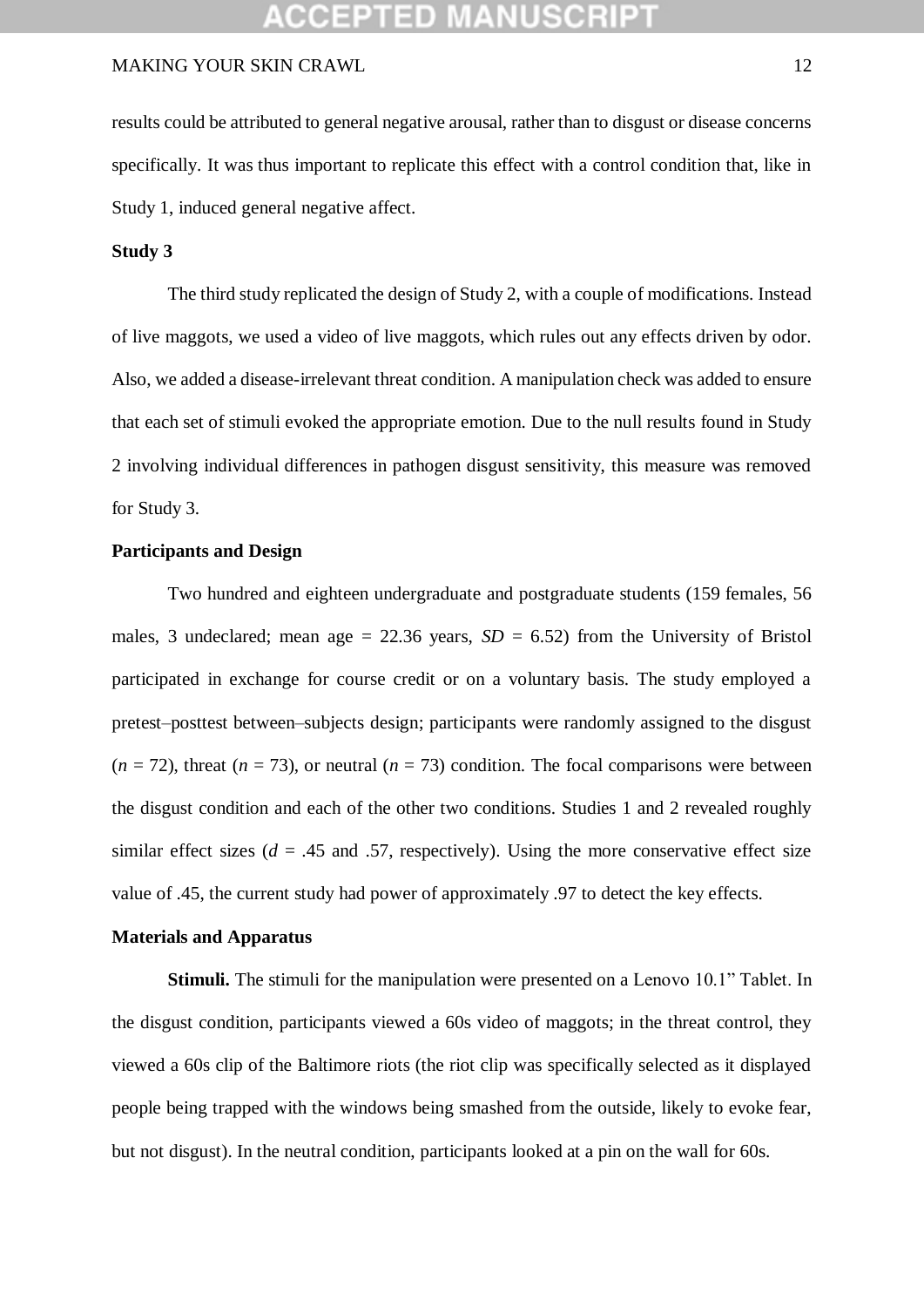#### MAKING YOUR SKIN CRAWL 13

**Manipulation check.** Five items were used to assess what emotions participants felt toward the stimulus that was presented. The items were angry, happy, disgusted, sad, and threatened, which were measured on a 5-point scale  $(1 = not at all, and 5 = very much)$ .

#### **Results and Discussion**

Table 1 shows the manipulation check mean scores and *SD*s. One-way ANOVAs were conducted on the disgust and threat ratings in order to investigate whether each condition evoked the appropriate emotion. Results for disgust ratings revealed a significant effect of condition,  $F(2, 212) = 75.93$ ,  $p < .001$ ; Bonferroni pairwise comparisons revealed that disgust ratings were higher in the disgust condition when compared to neutral ( $p < .001$ ) and threat ( $p$ < .05) conditions. Results for threat ratings revealed a significant effect of condition, *F*(2, 212)  $= 19.55$ ,  $p < .001$ ; Bonferroni pairwise comparisons revealed disgust ratings were higher in the threat condition when compared to neutral ( $p < .001$ ) and threat ( $p < .001$ ) conditions.

Figure 3 shows the mean pre- and post-manipulation tactile sensitivity (TS) values. A one-way ANOVA on the pre-manipulation TS values showed no statistical differences between the three conditions ( $p = .57$ ). To test the effect of the disgust manipulation on TS, an ANCOVA was conducted in which the pre-manipulation means were entered as a covariate. This analysis revealed a significant effect of condition,  $F(2, 214) = 21.21$ ,  $p < .001$ . Bonferroni pairwise comparisons were conducted to probe the differences between the three conditions. Postmanipulation TS values were lower in the disgust condition when compared to neutral ( $p <$ .001,  $d = 0.90$ ) and threat ( $p < .001$ ,  $d = 0.94$ ) conditions. There was no difference between the threat and neutral conditions ( $p > .99$ ,  $d = 0.09$ ).

These results extend those of Studies 1 and 2. Participants in the disgust condition showed greater tactile sensitivity when compared to those in the neutral and threat control conditions. The method used in Study 3 warrants the interpretation that the effect occurred via mere visual perception and cannot be attributed to general negative arousal.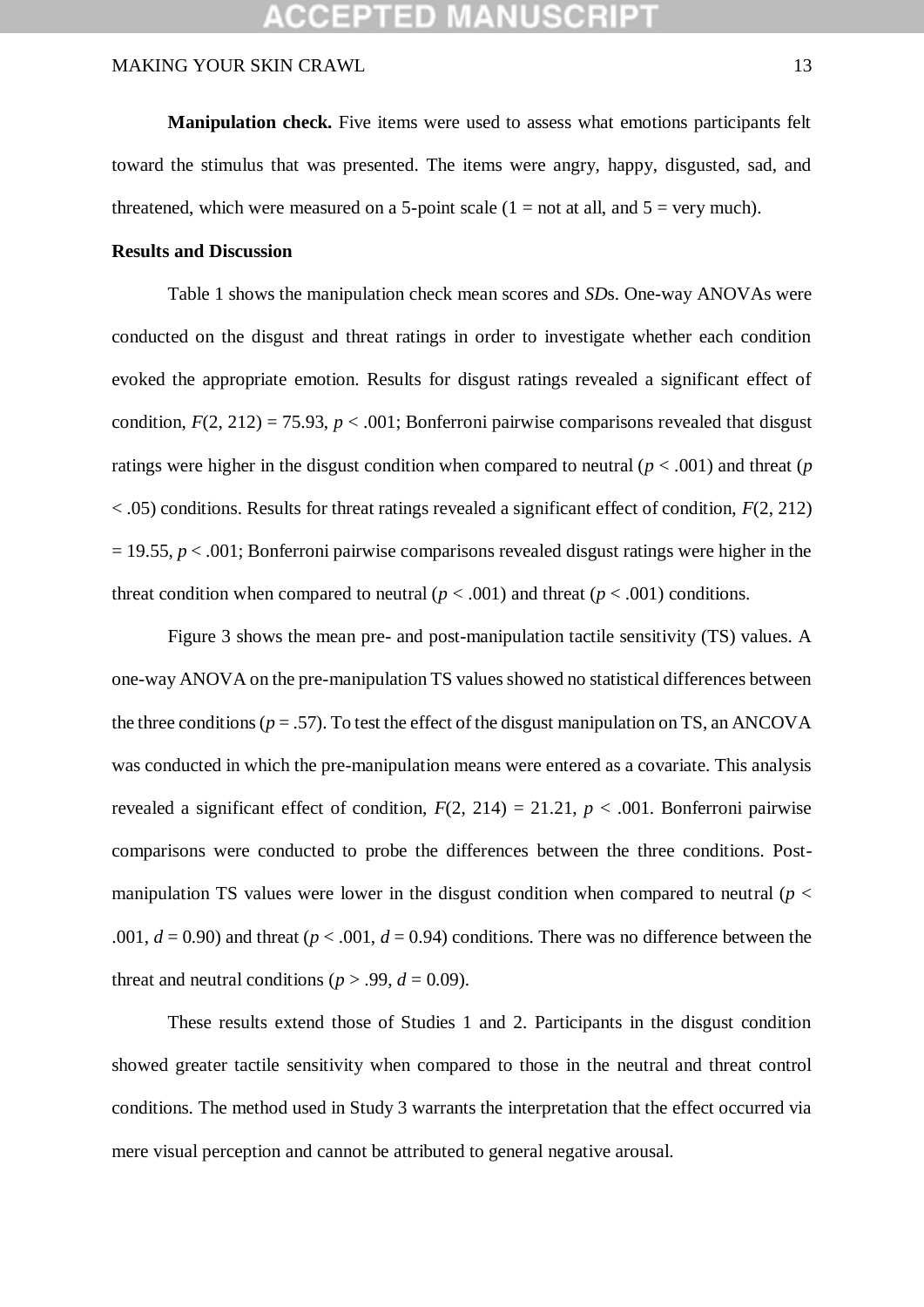### GEPTED

#### MAKING YOUR SKIN CRAWL 14

#### **General Discussion**

Across three studies, we tested the hypothesis that disgust may increase tactile sensitivity. The results of Study 1 revealed a pattern in the hypothesized direction. Studies 2 and 3 showed that disgust did produce greater TS when compared to both neutral and threat controls. Given the methods used, the results lend confidence to the interpretation that greater TS was specifically due to disgust rather than general negative arousal. These findings, to our knowledge, are the first to show evidence that evoking disgust can cause changes in skin sensitivity.

Our findings are consistent with the broader logic of disease avoidance (Curtis, de Barra, & Aunger, 2011; Murray & Schaller, 2016; Schaller & Park, 2011), providing evidence that perceptual sensitivity is flexibly altered in order to facilitate faster detection of disease threats that may come into contact with the skin. These findings demonstrate how visually received perceptual cues associated with disease threat can activate an immediate functional physiological response. It would appear that conceptual information associated with disease threat creates top-down influences that affect TS, which is consistent with previous findings demonstrating that top-down influences alter tactile perception (Spence & Gallace, 2007). Specifically, these top-down influences seem to have affected the threshold for tactile detection of stimuli. This is similar to recent findings showing the effect of disgust on olfactory thresholds (Chan, Holland, van Loon, Arts, & van Knippenberg, 2016).

Future studies might investigate whether more indirect cues to disease threat could have the same effect on tactile sensitivity. Previous research has shown that physical anomalies that are objectively harmless (e.g., physical disability) can activate disease-avoidance responses, such as physical distancing (Park, Faulkner, & Schaller, 2003) and stigmatization (Kurzban & Leary, 2001). If such physical features also cause changes in tactile sensitivity, that would further clarify the role of disease avoidance in negative perceptions of physical anomalies.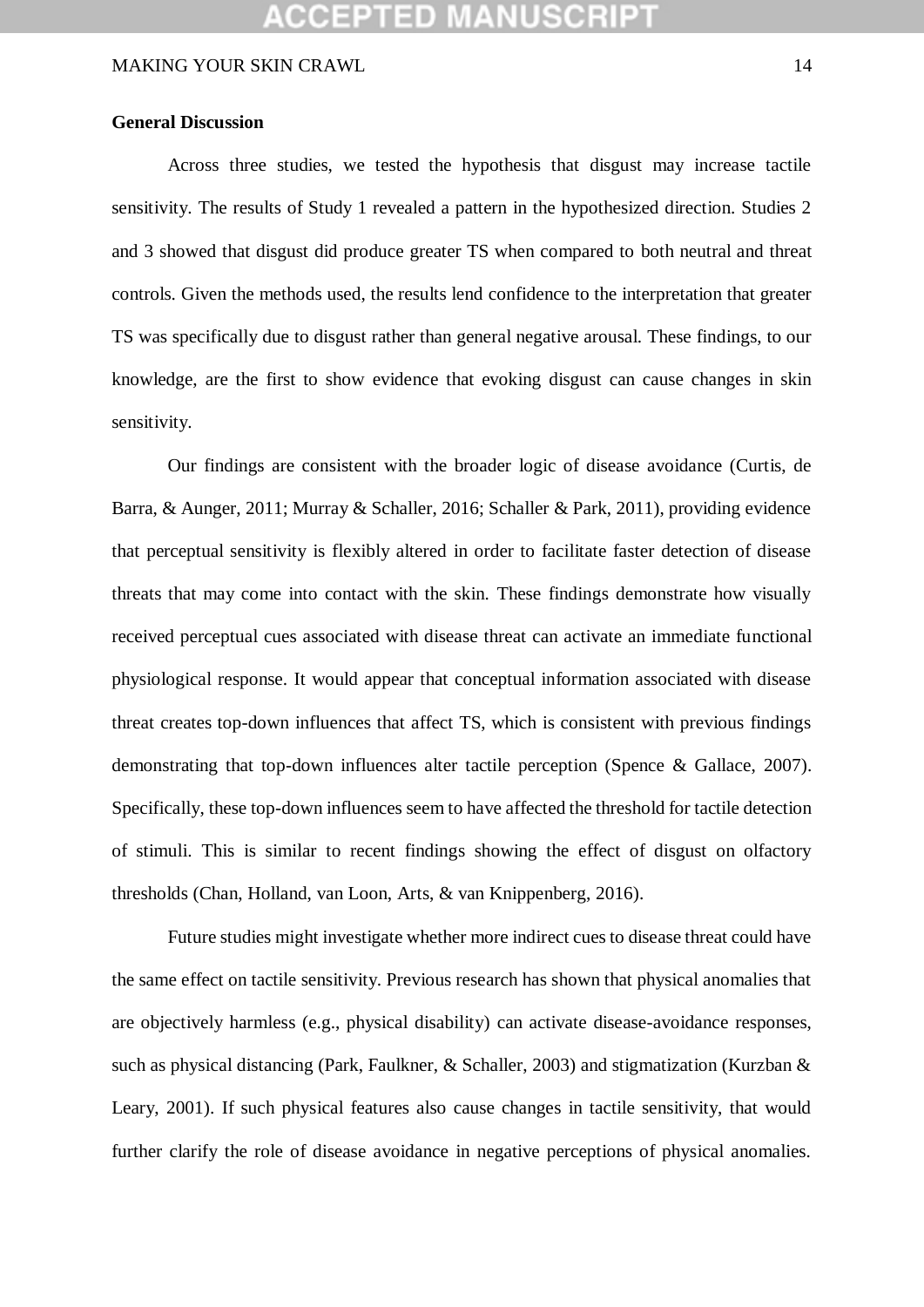#### MAKING YOUR SKIN CRAWL 15

Further studies may also investigate whether similar effects can be found when TS is measured at other parts of the body.

Future studies could also help increase our understanding of psychological mechanisms associated with extreme self-grooming. Trichotillomania is a compulsive control disorder that is characterized by excessive hair pulling to the point of alopecia (baldness). Contaminationrelated obsessive compulsive disorder is characterized by obsessive thoughts of contamination fear that lead to compulsive rituals of excessive self-grooming. This excessive self-grooming, designed to neutralize the fear of contamination, can lead to splitting skin, extreme red soars, and swelling. It is possible that those who suffer from these conditions have lower tactile thresholds. Thus, findings from future research on the links between disease-avoidance processes and tactile sensitivity could have therapeutic applications.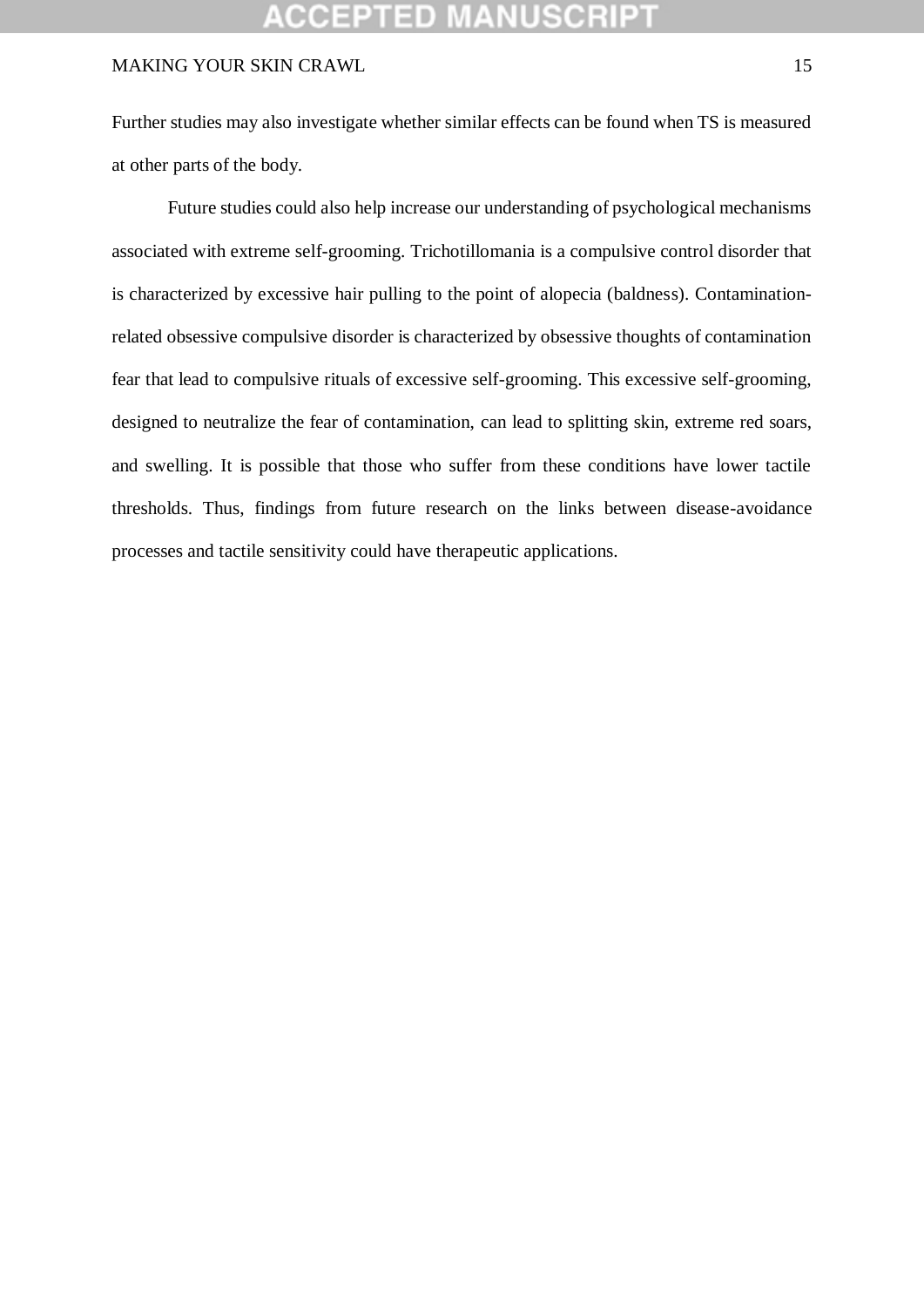#### **References**

- Autino, B., Noris, A., Russo, R., & Castelli, F. (2012). Epidemiology of malaria in endemic areas. *Mediterranean Journal of Hematology and Infectious Diseases*, *4*, 2012060. doi: 10.4084/MJHID.2012.060
- Bell, J. F., Jellison, W. L., & Owen, C. K. (1962). Effects of limb disability on lousiness in mice. I. Preliminary studies. *Experimental parasitology*, *12*, 176-183. doi: 10.1016/0014-4894(62)90055-3
- Bennett, G. F. (1969). Boophilus microplus (Acarina: Ixodidae): Experimental infestations on cattle restrained from grooming. *Experimental Parasitology*, *26*, 323-328. doi: 10.1016/0014-4894(69)90125-8
- Bolles, R. C. (1960). Grooming behavior in the rat. *Journal of comparative and physiological psychology*, *53*, 306. doi: 10.1037/h0045421
- Carter, R., & Mendis, K. N. (2002). Evolutionary and historical aspects of the burden of malaria. *Clinical microbiology reviews*, *15*, 564-594. doi: 10.1128/CMR.15.4.564.2002
- Chan, K. Q., Holland, R. W., van Loon, R., Arts, R., & van Knippenberg, A. (2016). Disgust and fear lower olfactory threshold. *Emotion*. Advance online publication. doi:10.1037/emo0000113
- Clark, J. A., & Fessler, D. M. T. (2014). Recontextualizing the behavioral immune system within psychoneuroimmunology. *Evolutionary Behavioral Sciences, 8,* 235–243. doi:10.1037/ebs0000024
- Curtis, V., de Barra, M., & Aunger, R. (2011). Disgust as an adaptive system for disease avoidance behavior. *Philosophical Transactions of the Royal Society B, 366,* 389–401. doi:10.1098/rstb.2010.0117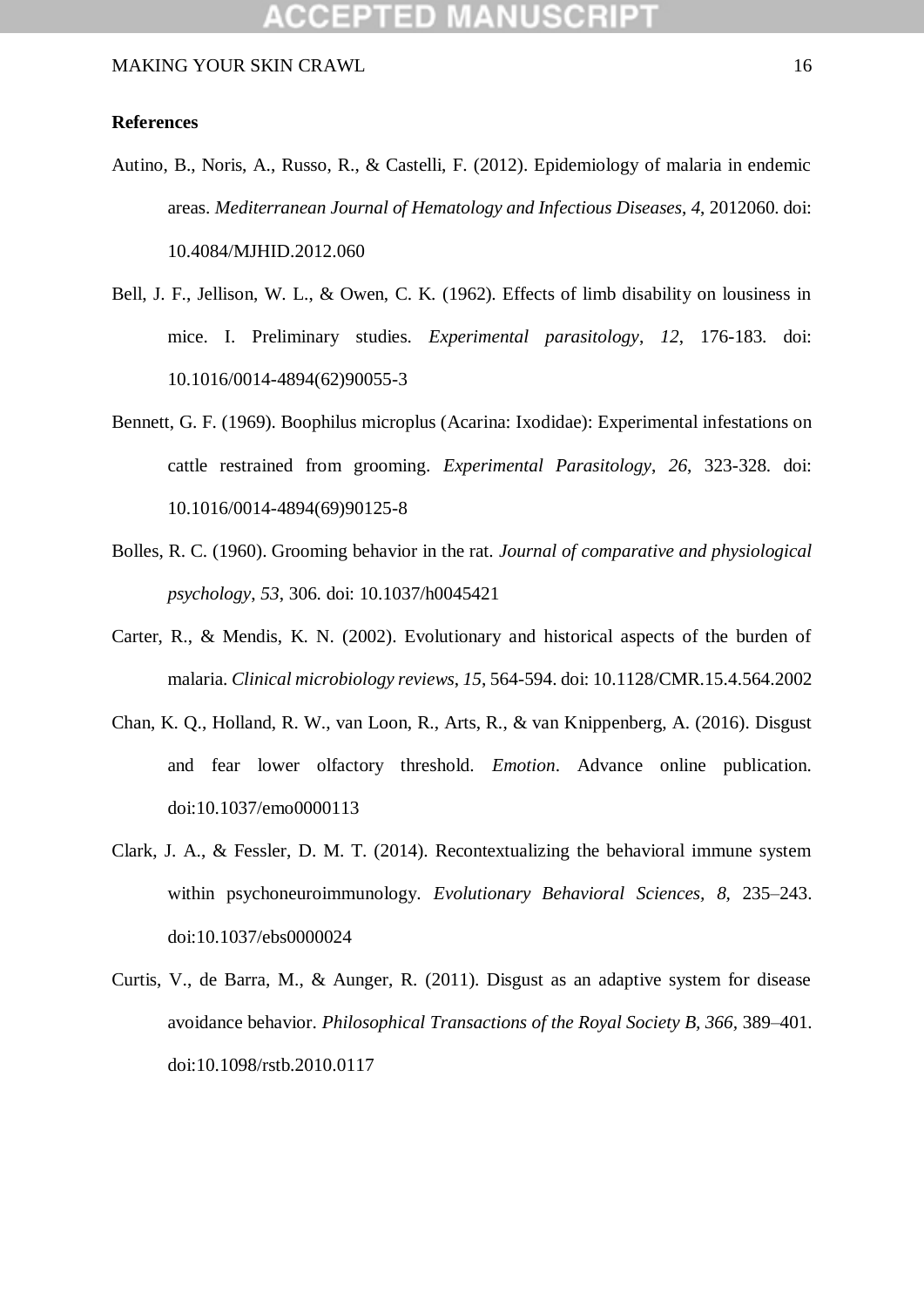- Gonçalves, M. L. C., Araújo, A., & Ferreira, L. F. (2003). Human intestinal parasites in the past: new findings and a review. *Memórias do Instituto Oswaldo Cruz*, *98*, 103-118. doi: 10.1590/S0074-02762003000900016
- Graczyk, T. K., Knight, R., Gilman, R. H., & Cranfield, M. R. (2001). The role of non-biting flies in the epidemiology of human infectious diseases. *Microbes and Infection*, *3*, 231- 235. doi: 10.1016/S1286-4579(01)01371-5
- Hart, B. L. (1990). Behavioral adaptations to pathogens and parasites: Five strategies. *Neuroscience & Biobehavioral Reviews, 14,* 273–294.
- Hart, L. A., & Hart, B. L. (1988). Autogrooming and social grooming in impala. *Annals of the New York Academy of Sciences*, *525*, 399-402. doi: 10.1111/j.1749- 6632.1988.tb38625.x
- Hosoi, J. (2006). Stress and the skin. *International Journal of Cosmetic Science, 28,* 243–246.
- Kumar, S., Fernando, D. J. S., Veves, A., Knowles, E. A., Young, M. J., & Boulton, A. J. M. (1991). Semmes-Weinstein monofilaments: a simple, effective and inexpensive screening device for identifying diabetic patients at risk of foot ulceration. *Diabetes Research and Clinical Practice, 13,* 63–67.
- Kurzban, R., & Leary, M. R. (2001). Evolutionary origins of stigmatization: The functions of social exclusion. *Psychological Bulletin, 127,* 187–208. doi:10.1037//0033- 2909.127.2.187
- Madison, K. C. (2003). Barrier function of the skin: "la raison d'être" of the epidermis. *Journal of Investigative Dermatology, 121,* 231–241.
- Miller, S. L., & Maner, J. K. (2011). Sick body, vigilant mind: The biological immune system activates the behavioral immune system. *Psychological Science, 22,* 1467–1471. doi:10.1177/0956797611420166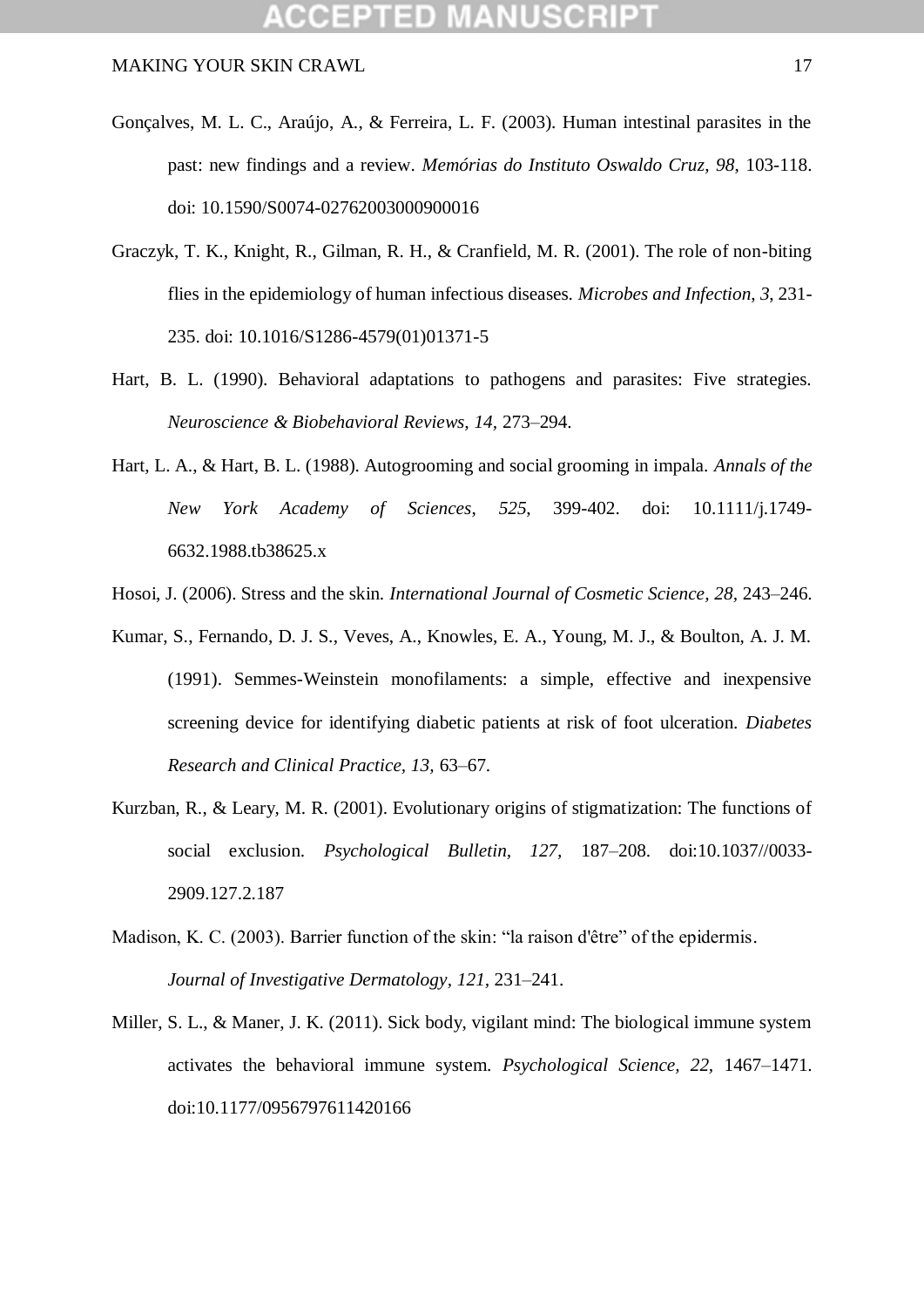- Murray, D. R., & Schaller, M. (2016). The behavioral immune system: Implications for social cognition, social interaction, and social influence. *Advances in Experimental Social Psychology, 53,* 75–129. doi:10.1016/bs.aesp.2015.09.002
- Oaten, M., Stevenson, R, J., & Case, T. I. (2009). Disgust as a disease-avoidance mechanism. *Psychological Bulletin, 135,* 303–321. doi:10.1037/a0014823
- Park, J. H., Faulkner, J., & Schaller, M. (2003). Evolved disease-avoidance processes and contemporary anti-social behavior: Prejudicial attitudes and avoidance of people with physical disabilities. *Journal of Nonverbal Behavior, 27,* 65–87. doi:10.1023/A:1023910408854
- Parham, P. (2009). *The immune system* (3rd ed.). New York: Garland Science.
- Prokop, P., & Fedor, P. (2013). The effects of parasites on human behaviour: An evolutionary perspective. *Problems of Psychology in the 21st Century, 5,* 46–64.
- Prokop, P., Fančovičová, J., & Fedor, P. (2014). Parasites enhance self-grooming behaviour and information retention in humans. *Behavioural Processes, 107,* 42–46.
- de Roode, J. C., & Lefèvre, T. (2012). Behavioral immunity in insects. *Insects*, *3*, 789-820. doi: 10.3390/insects3030789
- Schaller, M. (2011). The behavioural immune system and the psychology of human sociality. *Philosophical Transactions of the Royal Society B: Biological Sciences, 366,* 3418– 3426. doi:10.1098/rstb.2011.0029
- Schaller, M., Miller, G. E., Gervais, W. M., Yager, S., & Chen, E. (2010). Mere visual perception of other people's disease symptoms facilitates a more aggressive immune response. *Psychological Science, 21,* 649–652. doi:10.1177/0956797610368064
- Schaller, M., & Park, J. H. (2011). The behavioral immune system (and why it matters). *Current Directions in Psychological Science, 20,* 99–103. doi:10.1177/0963721411402596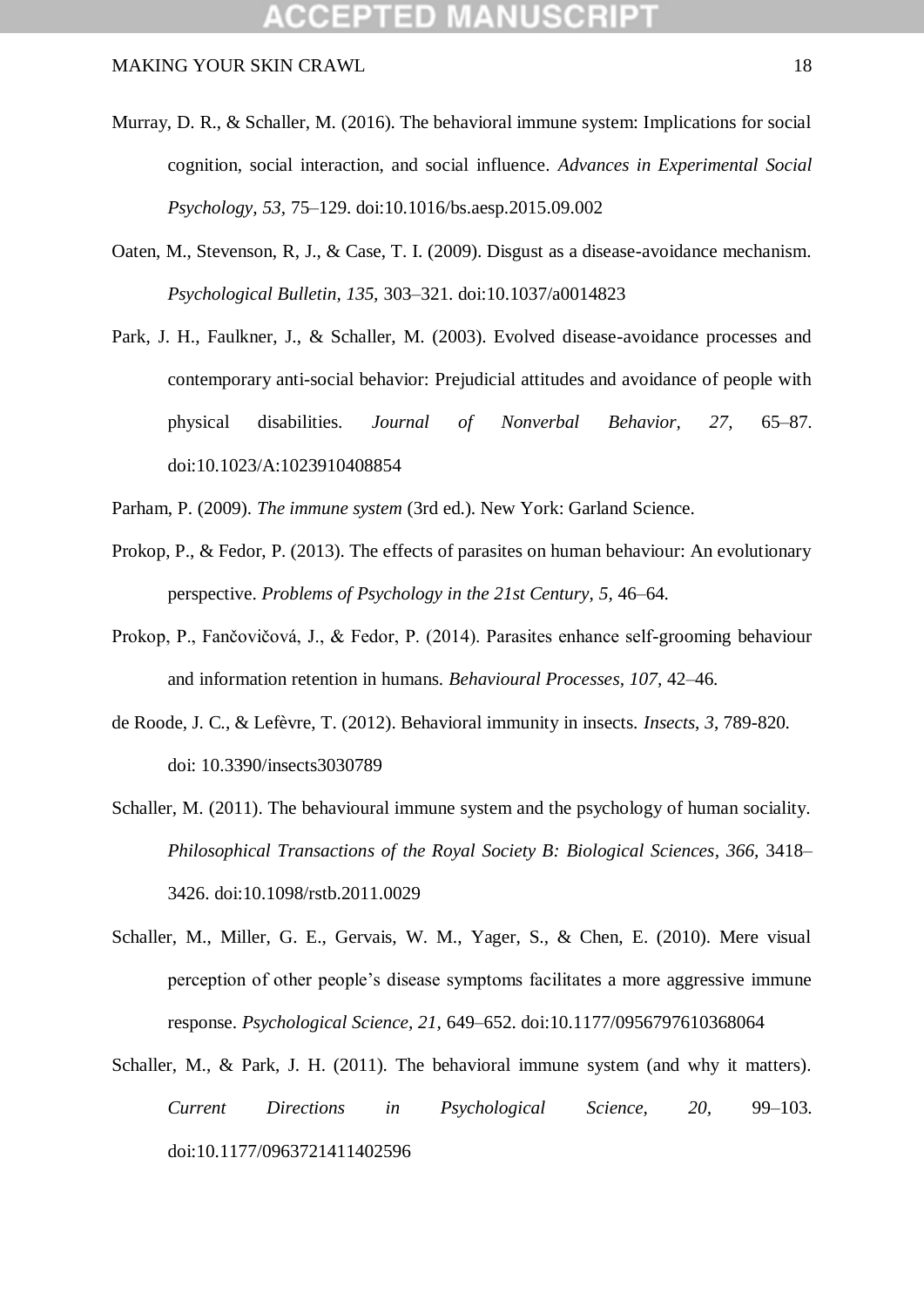- Schreuders, T., Slijper, H., & Selles, R. [Ruud Seles]. (2010, August 17). Sensibility testing of the hand using Semmes and Weinstein [Video file]. Retrieved from https://www.youtube.com/watch?v=ufKRkUqvNQk
- Spence, C., & Gallace, A. (2007). Recent developments in the study of tactile attention. *Canadian Journal of Experimental Psychology/Revue canadienne de psychologie expérimentale, 61,* 196–207.
- Stevenson, R. J., Hodgson, D., Oaten, M. J., Barouei, J., & Case, T. I. (2011). The effect of disgust on oral immune function. *Psychophysiology, 48,* 900–907. doi:10.1111/j.1469- 8986.2010.01165.x
- Stevenson, R. J., Hodgson, D., Oaten, M. J., Moussavi, M., Langberg, R., Case, T. I., & Barouei, J. (2012). Disgust elevates core body temperature and up-regulates certain oral immune markers. *Brain, Behavior, and Immunity, 26,* 1160–1168. doi:10.1016/j.bbi.2012.07.010
- Tranter, C., Lefèvre, L., Evison, S. E., & Hughes, W. O. (2014). Threat detection: contextual recognition and response to parasites by ants. *Behavioral Ecology*, aru203. doi: 10.1093/beheco/aru203
- Tybur, J. M., Lieberman, D., & Griskevicius, V. (2009). Microbes, mating, and morality: Individual differences in three functional domains of disgust. *Journal of Personality and Social Psychology, 97,* 103–122. doi:10.1037/a0015474
- Vickers, A. J. (2001). The use of percentage change from baseline as an outcome in a controlled trial is statistically inefficient: A simulation study. *BMC Medical Research Methodology, 1,* 6.
- Wolfe, N. D., Dunavan, C. P., & Diamond, J. (2007). Origins of major human infectious diseases. *Nature, 447,* 279–283. doi:10.1038/nature05775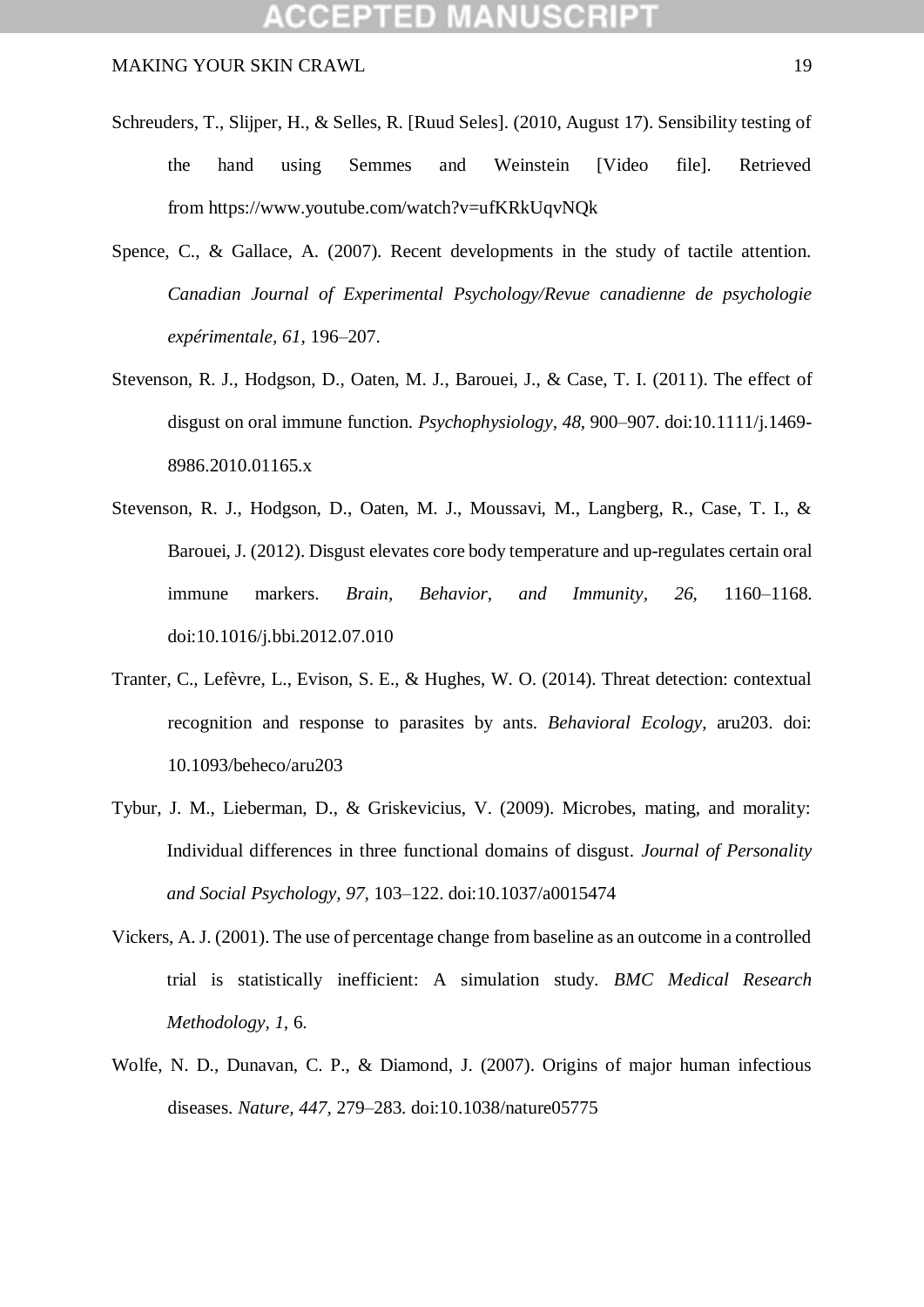#### **CCEPTED** J.A. NUSCR

#### MAKING YOUR SKIN CRAWL 20

Zhang, S., Paul, J., Nantha-Aree, M., Buckley, N., Shahzad, U., Cheng, J., DeBeer, J., Winemaker, M., Wismer, D., Puntakee, D., Avram, V., & Thabane, L. (2014). Empirical comparison of four baseline covariate adjustment methods in analysis of continuous outcomes in randomized controlled trials. *Clinical Epidemiology, 6,* 227– 235. doi:10.2147/CLEP.S56554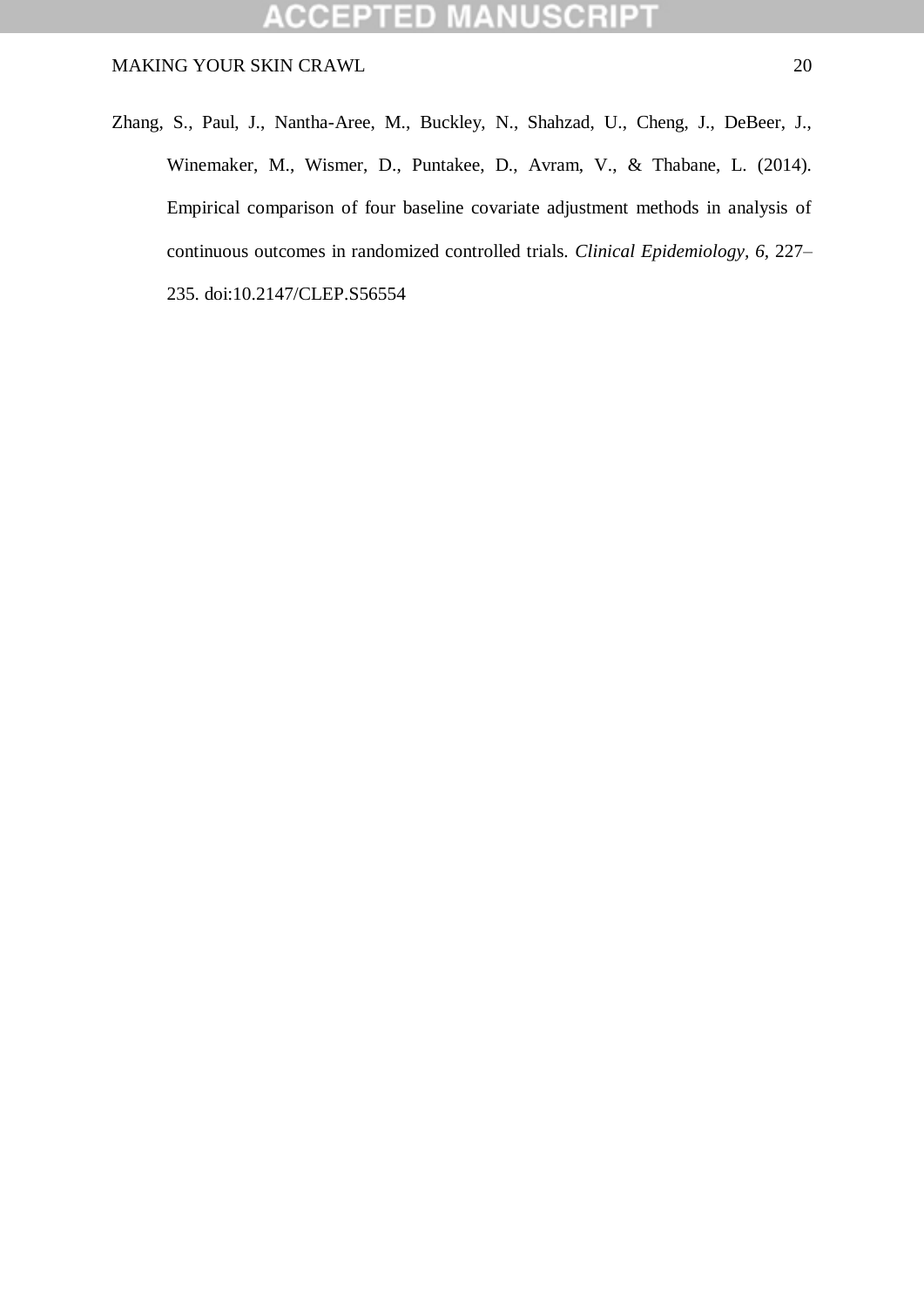#### **CCEPTED** USCR

#### MAKING YOUR SKIN CRAWL 21

#### **Footnotes**

**1.** There is an intuitive and sensible argument to say that scratching the skin would breach this protective barrier and increase the disease threat, rather than decrease it. As with most behaviors, there is a costs/benefits trade off. For scratching, the costs of breaching the skin barrier could possibly be off set against the costs of allowing the disease threat to contaminate the individual. Furthermore, superficial scratching may cause removal of the uppermost layers on the skin, but will rarely actually be fully breached.

#### **Table 1**

Mean Scores (and *SDs*) on the Manipulation Check Items ( $1 = not at all, 5 = very much$ )

|           |           | Angry      | Happy      | Disgusted  | Sad        | Threatened |
|-----------|-----------|------------|------------|------------|------------|------------|
| Wall      | (neutral) | 1.09(0.38) | 1.32(0.72) | 1.11(0.43) | 1.16(0.44) | 1.32(0.62) |
| condition |           |            |            |            |            |            |
| Riot      | (threat)  | 2.29(1.02) | 1.14(0.42) | 2.58(1.14) | 2.71(1.20) | 2.33(1.12) |
| condition |           |            |            |            |            |            |
| Maggots   | (disgust) | 1.19(0.62) | 1.22(0.51) | 3.04(1.19) | 1.33(0.68) | 1.64(0.94) |
| condition |           |            |            |            |            |            |
|           |           |            |            |            |            |            |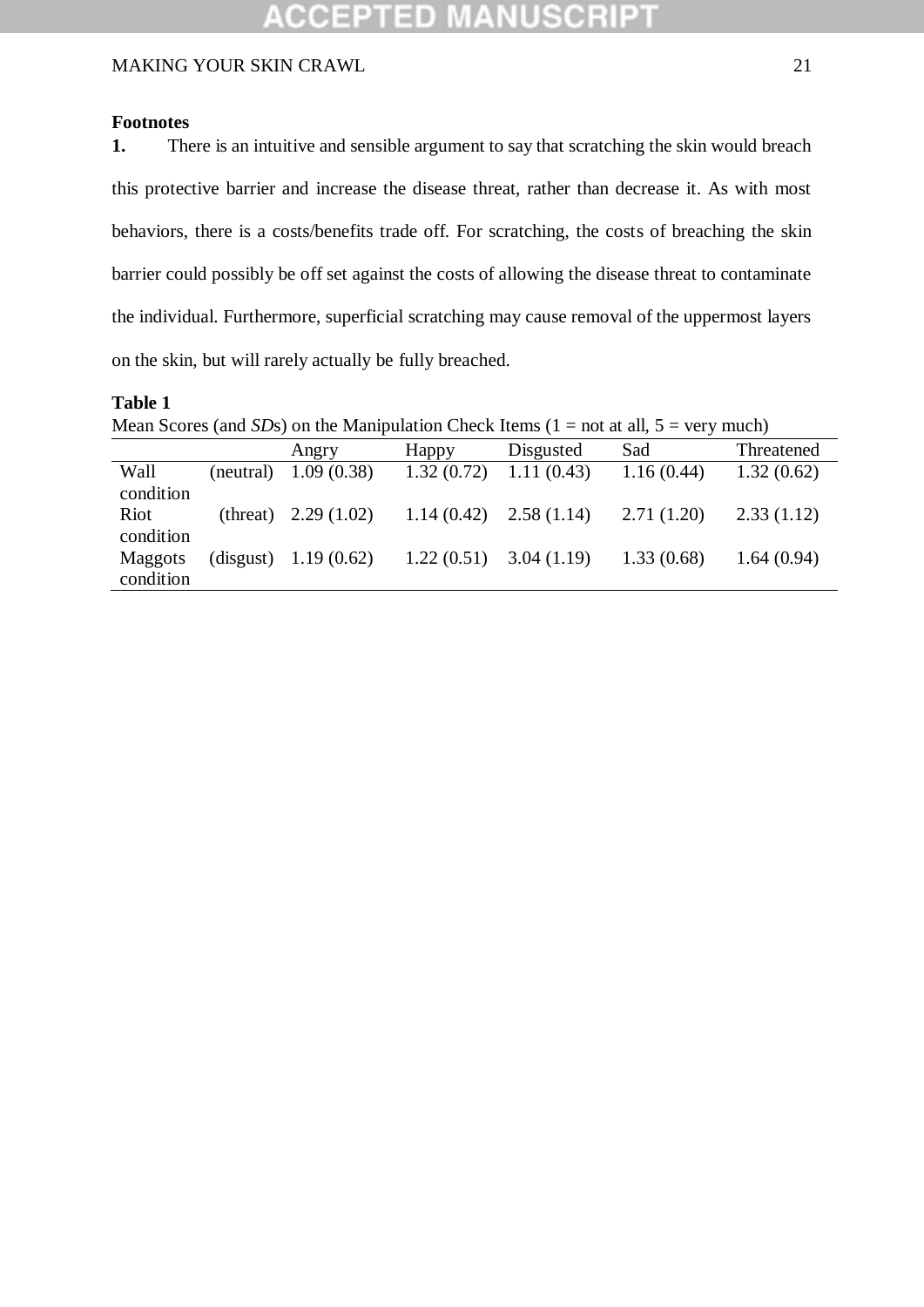

Figure 1. Mean pre- and post-manipulation tactile sensitivity values for each condition in Study 1; lower values indicate greater tactile sensitivity (error bars denote standard errors).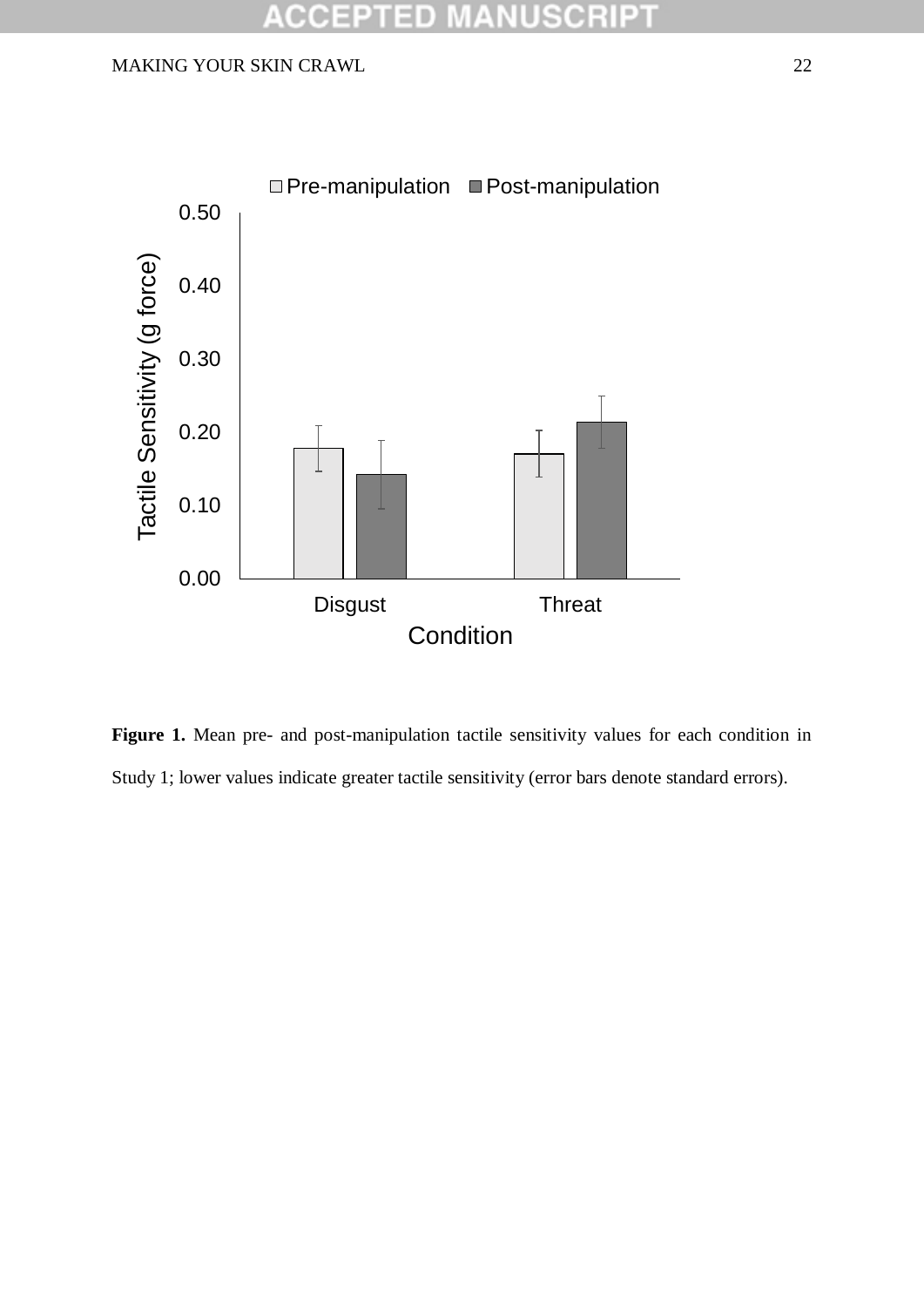

Figure 2. Mean pre- and post-manipulation tactile sensitivity values for each condition in Study 2; lower values indicate greater tactile sensitivity (error bars denote standard errors).